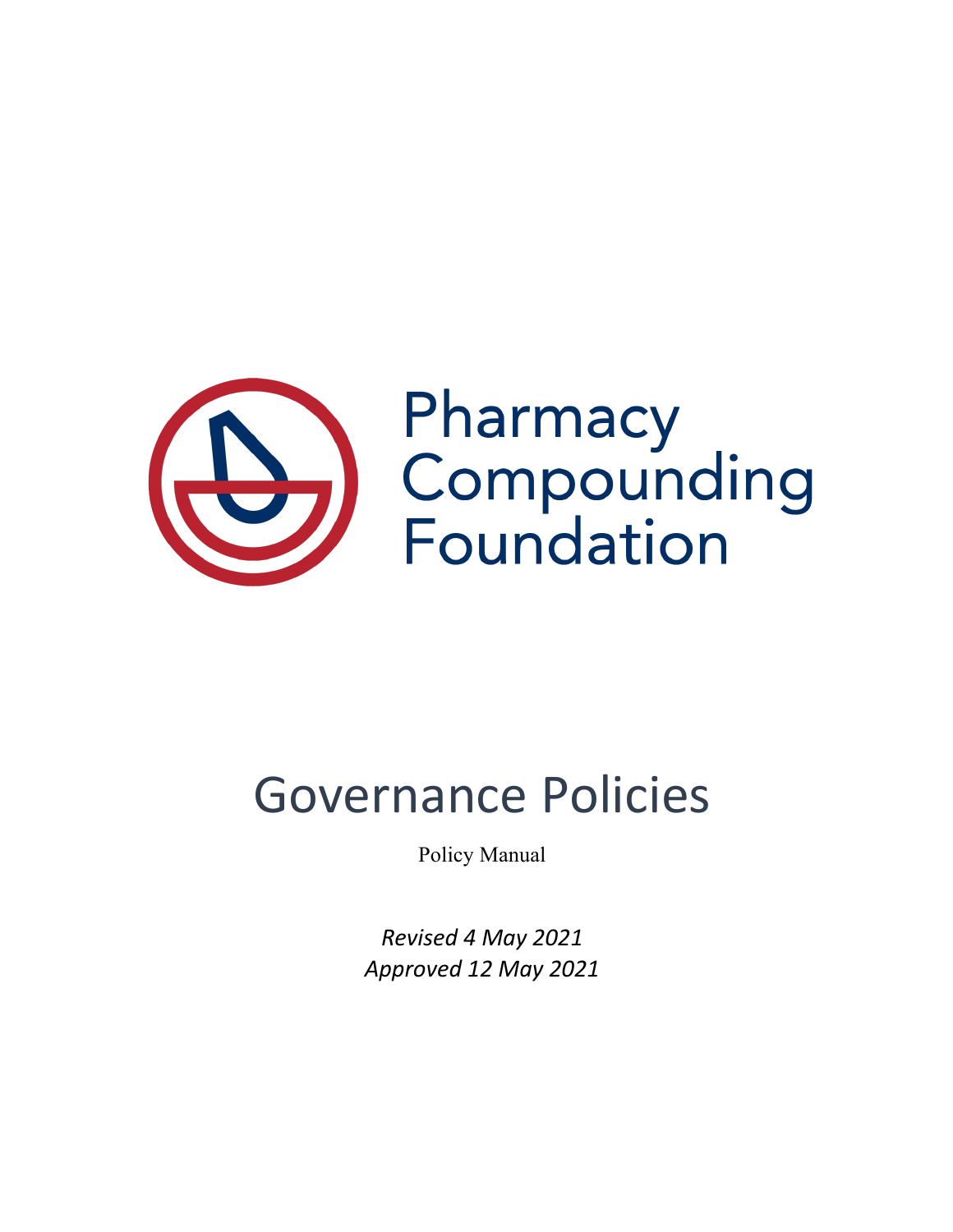*POLICIES*

Pharmacy Compounding **Foundation** 

#### **POLICY TYPE** ENDS

# **POLICY 1.0** PURPOSE AND GOALS OF THE PHARMACY COMPOUNDING FOUNDATION

The Pharmacy Compounding Foundation's mission is to advance pharmacy compounding practice and the profession for the benefit of patients.

The vision of the Pharmacy Compounding Foundation is to enhance patients' quality of life with compounded medications.

The Pharmacy Compounding Foundation will strive to escalate the positive impacts of pharmacy compounding by:

- Funding innovative educational programs and research initiatives that enhance the quality, safety, responsiveness, and credibility of the pharmacy compounding profession;
- Encouraging curricular endorsement of the fundamental proficiencies essential to compounding pharmacists through alliances with educational institutions and accreditation bodies; and
- Sponsoring public education programs that acquaint healthcare professionals and the public with the services and issues related to pharmacy compounding.
- Supporting student participation in compounding professional development and advocacy programs to orient them about compounding and support compounding as a possible career path.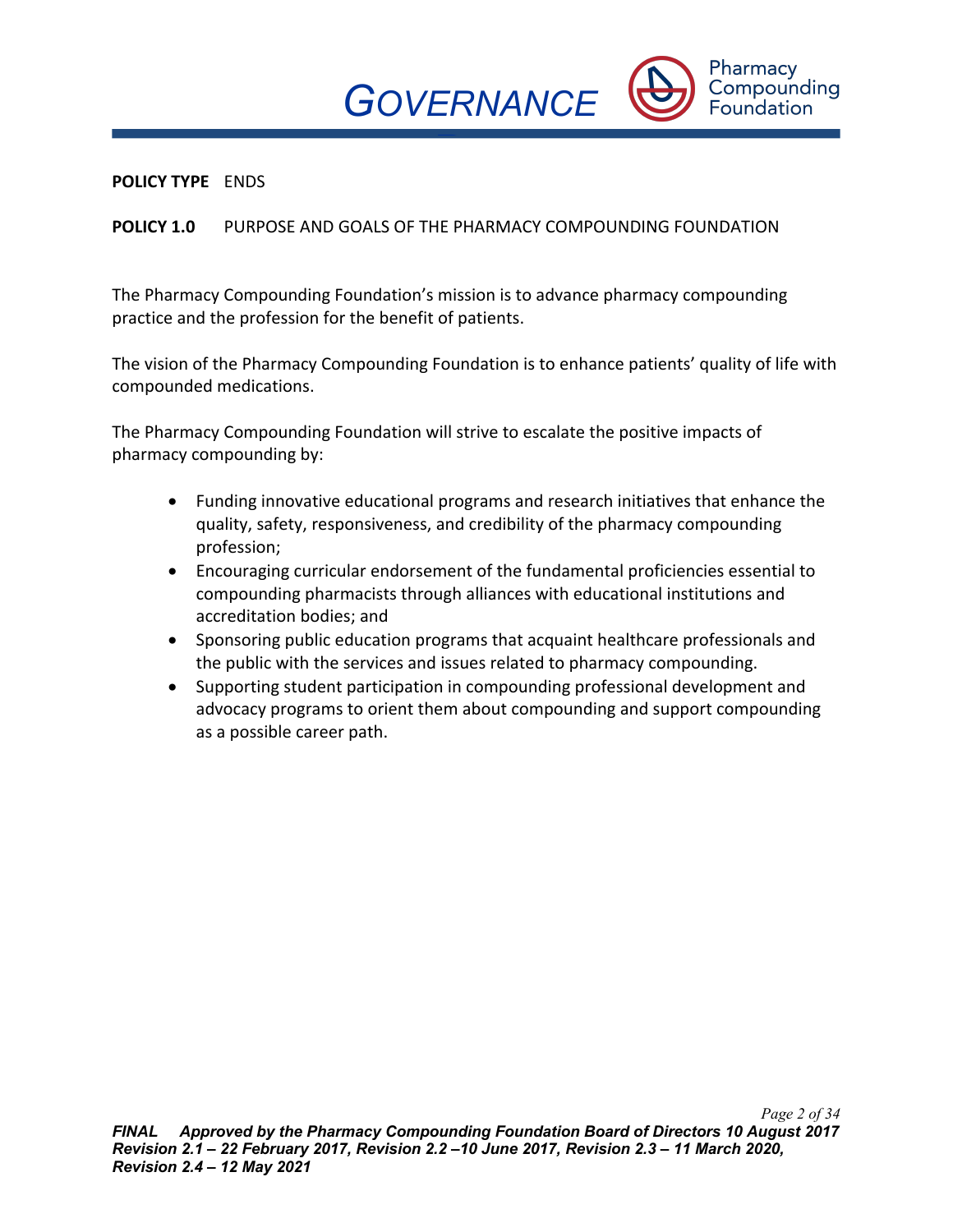

**POLICY TYPE** GOVERNANCE PROCESS

# **POLICY 2.0** GOVERNANCE COMMITMENT

The purpose of the Board of Directors, on behalf of the pharmacy compounding community, is to see to it that the Pharmacy Compounding Foundation:

*POLICIES*

- 1. Achieves appropriate results for appropriate recipients at an appropriate cost, and
- 2. Avoids unacceptable actions and situations.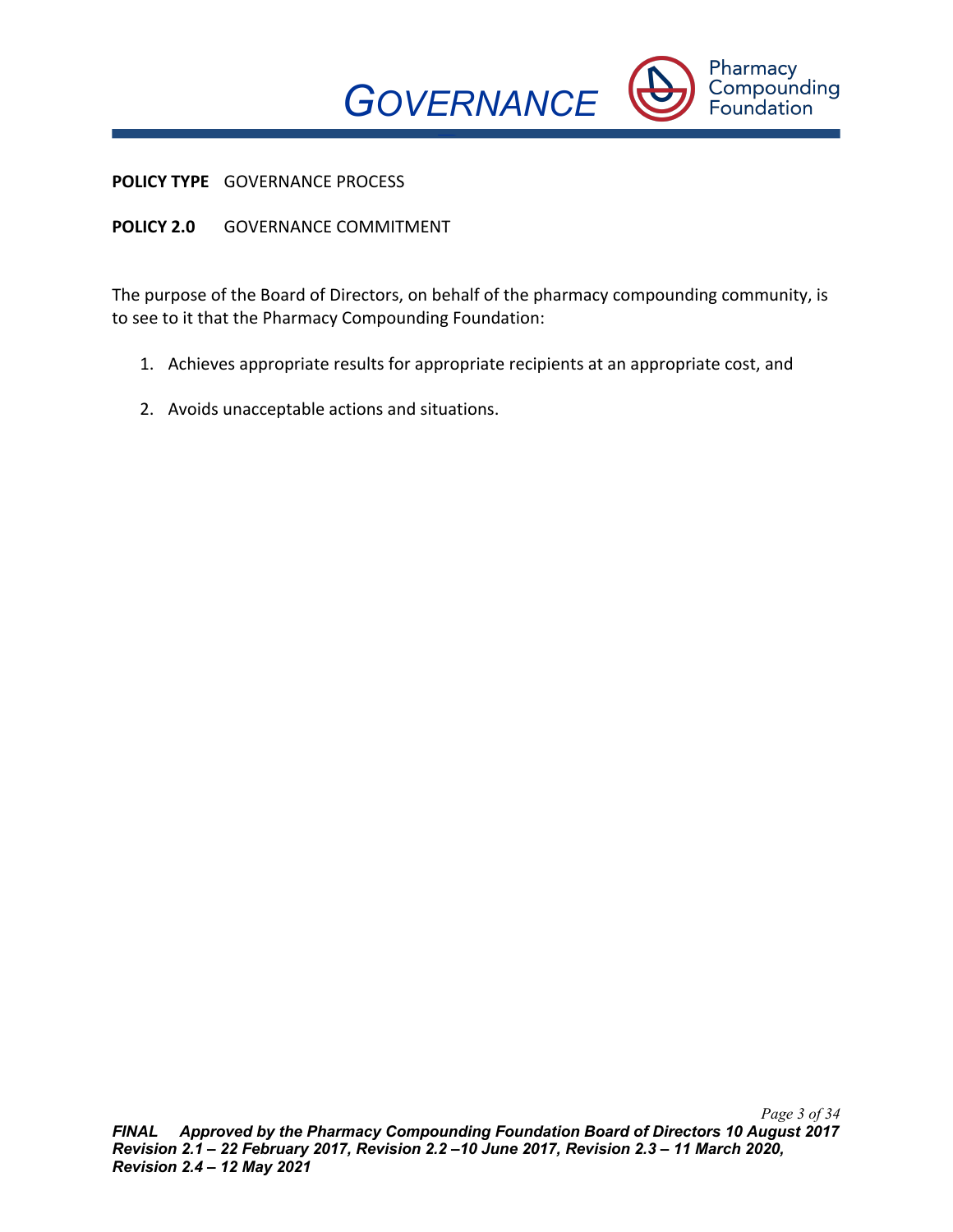*POLICIES*

#### **POLICY TYPE** GOVERNANCE PROCESS

# **POLICY 2.1** GOVERNING STYLE & VALUES

The Board will govern lawfully, observing Policy Governance principles, with an emphasis on:

- integrity and truthfulness in all methods and practices;
- outward vision rather than an internal preoccupation;
- encouragement of diversity in viewpoints;
- strategic leadership more than administrative detail;
- clear distinction of Board and staff roles:
- collective rather than individual decisions;
- future rather than past or present; and
- proactivity rather than reactivity.

- 1. The organization, in its hiring and other activities, will not discriminate on the basis of race, creed, national origin, religion, age, handicap, political affiliation, sex, sexual orientation, or marital, parental or military status.
- 2. The organization's activities, with the exception of personnel matters, shall be open and accessible to reasonable scrutiny by the public.
- 3. The Board will cultivate a sense of group responsibility. The Board, not the CEO or designee, will be responsible for excellence in governing. The Board will be the primary initiator of policy, not merely a reactor to CEO or designee's initiatives.
- 4. The Board may use the expertise of individual members to enhance the Board's understanding of issues, but will not substitute such expertise for the judgment of the Board.
- 5. The Board will allow no officer, individual or committee of the Board to prevent or be an excuse for not fulfilling Board commitments.
- 6. The Board will direct, control and inspire the organization through the careful establishment of broad written policies reflecting the Board's values and perspectives about ends to be achieved and means to be avoided. The Board's major policy focus will be on the intended long-term impacts outside the organization, not on the administrative or programmatic means of attaining those effects.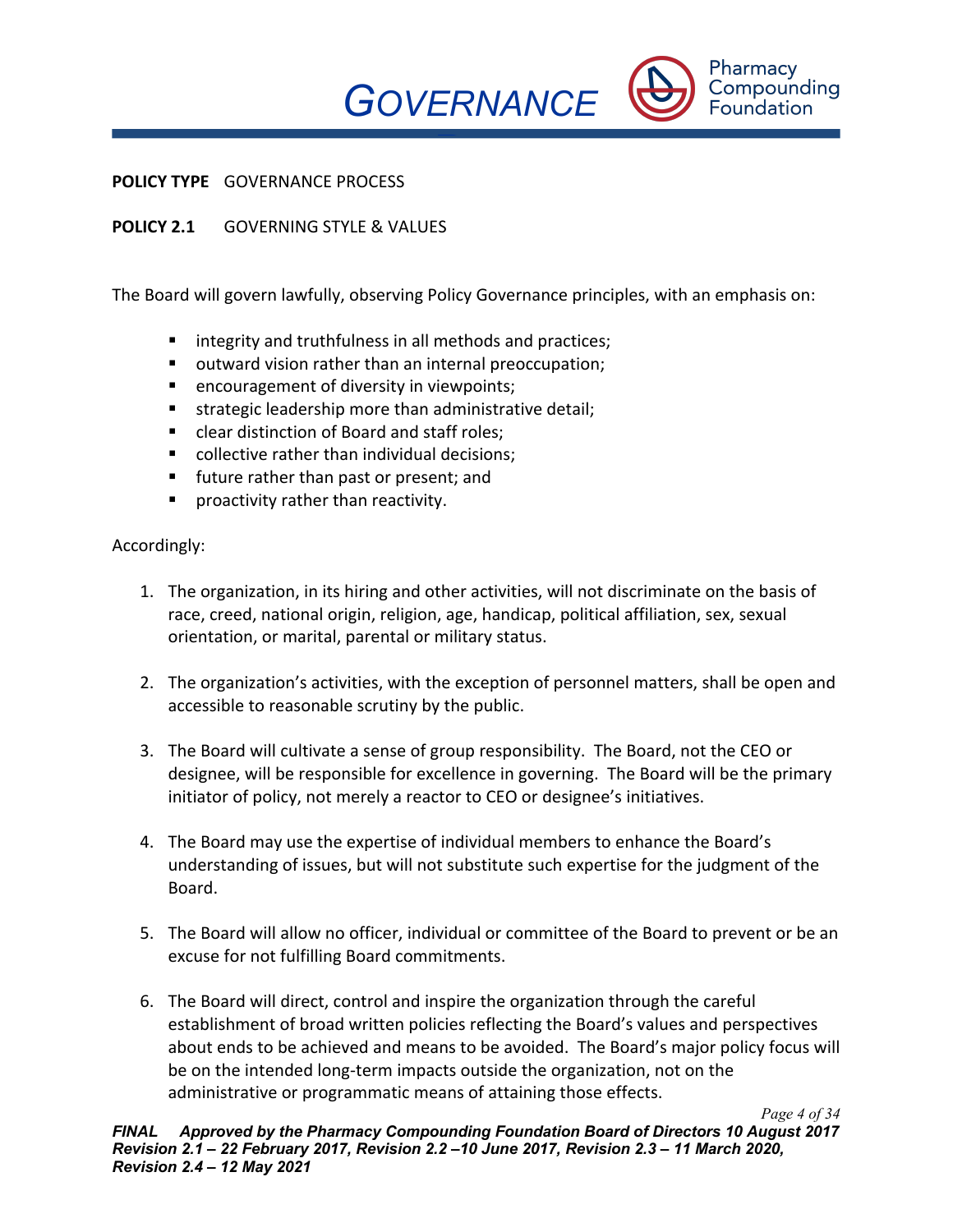7. The Board will enforce upon itself whatever discipline is needed to govern with excellence. Discipline will apply to matters such as attendance, preparation for meetings, policymaking principles, respect of roles and ensuring the continuance of governance capability.

*GOVERNANCE* 

*POLICIES*

Pharmacy Compounding **Foundation** 

- 8. Continual Board development will include periodic Board discussion of process improvement.
- 9. Within 30 days appointment of New board members, the Chief Executive Officer shall delegate the onboarding and orientation responsibilities.
- 10. For reference to maintain order, *Robert Rules of Order* will apply to meetings, which may or may not include a formal officer of Robert's Rules.
- 11. The Board along with the Chief Executive Officer may monitor and discuss the Board's process and performance at least once a year. Self-monitoring will include comparison of Board activity and discipline to policies in the Governance Process and Board/CEO Linkage categories.
- 12. Although the Board can change its governing policies at any time, it will conscientiously observe those currently in effect.
- 13. All governing policies of the Board are contained in this document, and they remain in effect, unless amended or deleted by Board action.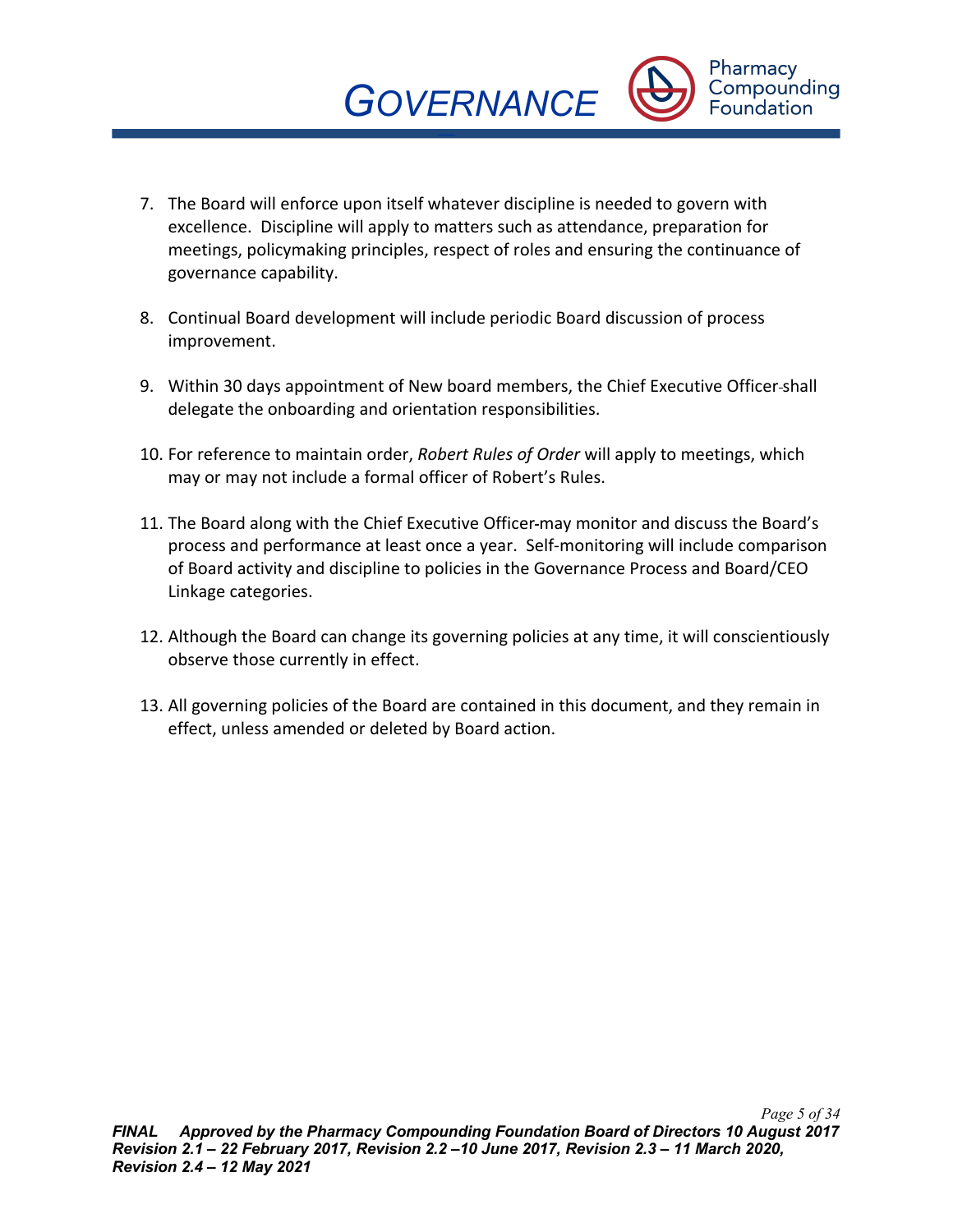*POLICIES*

#### **POLICY TYPE** GOVERNANCE PROCESS

# **POLICY 2.2** BOARD JOB DESCRIPTION

The job of the Board is to represent the Pharmacy Compounding Foundation and its community in determining and demanding appropriate organizational performance.

#### Accordingly:

- 1. The Board is the link between the organization, the pharmacy community, and the public. The Board must identify with and represent the professional interests of pharmacy compounding community and the public which they serve.
- 2. Board members will establish personal advisory or working groups drawn from their constituency in the Pharmacy Compounding Foundation.

3. The Board will produce written governing policies that, at the broadest levels, address each category of organizational decision:

- a. **ENDS**: Organizational products, effects, benefits, outcomes, recipients and their relative worth (what good for which recipients at what cost).
- b. **EXECUTIVE LIMITATIONS**: Constraints on executive authority, which establish the prudence and ethics boundaries within which all executive activity and decisions must take place.
- c. **GOVERNANCE PROCESS**: Specification of how the Board conceives, carries out, and monitors its own tasks.
- d. **BOARD/CEO LINKAGE**: How power is delegated and its proper use monitored; the Chief Executive Officer-role, authority and accountability.

4. The Board will assure successful Chief Executive Officer performance on Ends and Executive Limitations.

5. The Board shall make expeditious and final determinations about research and educational activities presented to the Board by staff, Board members, or any other person or organization that raises an issue to our attention seeking assistance of the Pharmacy Compounding Foundation and its Board of Directors.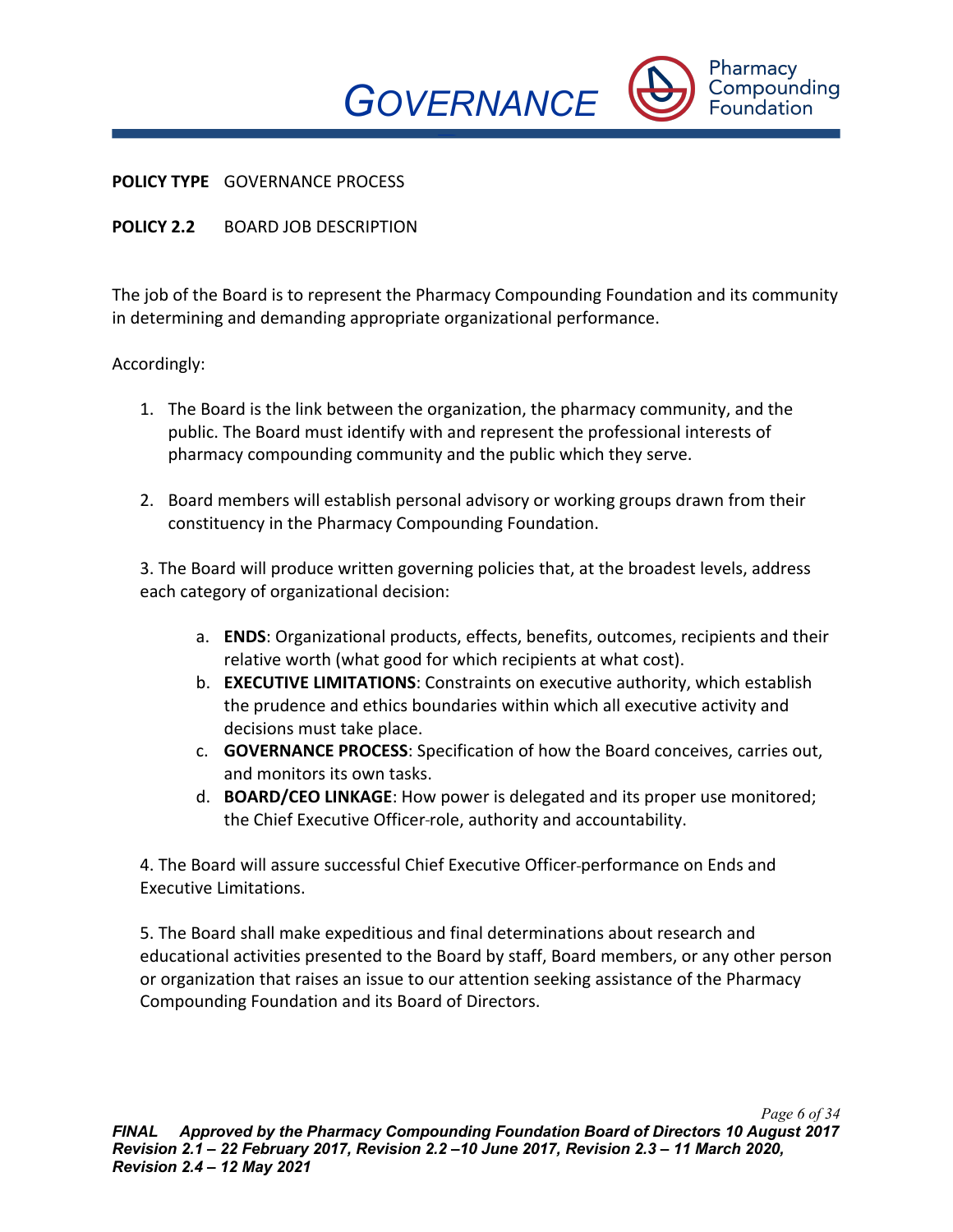*POLICIES*

#### **POLICY TYPE** GOVERNANCE PROCESS

# **POLICY 2.3** AGENDA PLANNING

To fulfill its role, the Board will follow an annual work plan that:

- completes a re-exploration of Ends policies annually and,
- continually improves Board performance through Board education, enriched input and deliberation.

- 1. The cycle will conclude each year after the end of the Fall Meeting so that administrative planning and budgeting can be based on accomplishing a one-year segment of the Board's most recent statement of short-term Ends.
- 2. The cycle will start with the Board's development of its work plan for the next year.
- 3. The President, in collaboration with the President-elect will, at the commencement of the Board's annual planning cycle, prepare and present for the Board's consideration a tentative work plan for the following year's meetings at least 30 days prior to the Fall meeting.
- 4. The President will determine the agenda for any particular meeting, although Board members and Chief Executive Officer are encouraged to recommend any relative matters for Board consideration. Any Board member desiring to recommend any matter for Board discussion will advise the President of such matter at least fifteen days prior to the scheduled Board meeting.
- 5. The meeting agenda and packet are to be received by Board members at least seven (7) days prior to the scheduled Board meeting.
- 6. By an affirmative vote of those present at a meeting, additional matters may be added to the agenda of any regular Board meeting.
- 7. Throughout the year, the Board may request a report from the Chief Executive Officer as to the status of any motion or directive agreed upon by the Board.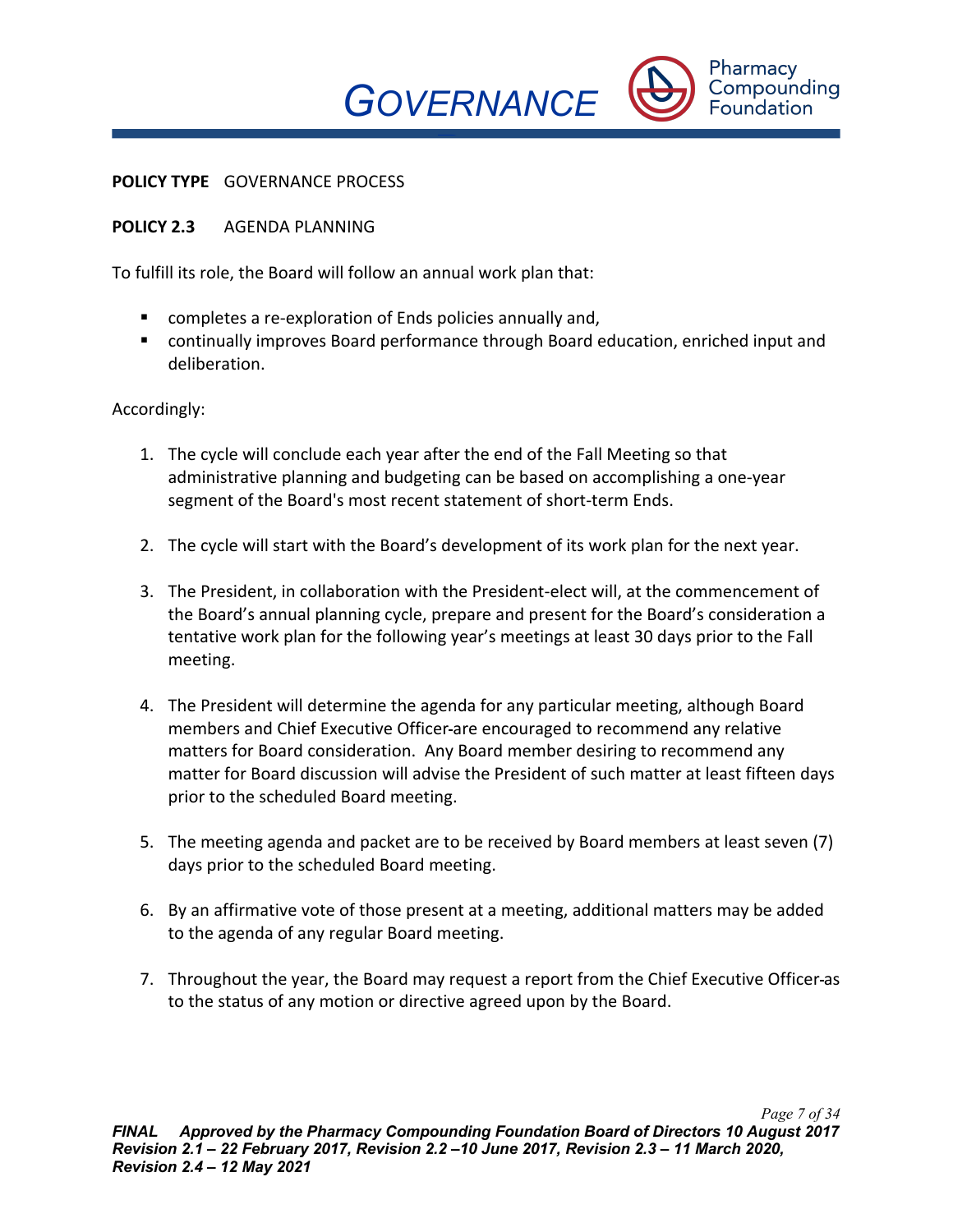*POLICIES*

Pharmacy Compounding **Foundation** 

#### **POLICY TYPE** GOVERNANCE PROCESS

## **POLICY 2.4** PRESIDENT OF THE BOARD'S ROLE

The President, serving as the Foundation's Chief Governance Officer (CGO), assures the integrity of the Board's process and represents the Board to outside parties.

- 1. The job result of the President is that the Board behaves consistently with its own rules and those legitimately imposed upon it from outside the organization and Robert's Rules of Order.
- 2. The President is responsible for assuring that Board discussion content will be only those issues that, according to Board policy, clearly belong to the Board to decide, consider or to monitor.
- 3. The President will assure that all deliberation will be fair, open and thorough, but also timely, orderly and kept to the point.
- 4. The President is authorized to make decisions consistent with the Board's policies on Governance Process and Board/CEO Linkage, with the exception of:
	- a. employment/termination of the management services agreement, or
	- b. instances where the Board specifically delegates portions of this authority to others. The President is authorized to use any reasonable interpretation of the provisions in these policies.
- 5. The President is empowered to chair Board meetings with all the commonly accepted power of that position (e.g. ruling, recognizing).
- 6. The President has no authority to make decisions about policies created by the Board within Ends and Executive Limitations policy areas.
- 7. The President may represent the Board to outside parties in announcing Board-stated positions and in stating chair decisions and interpretations within the area delegated to her or him. The President may delegate this authority to represent the Board to outside parties, but remains accountable for its use.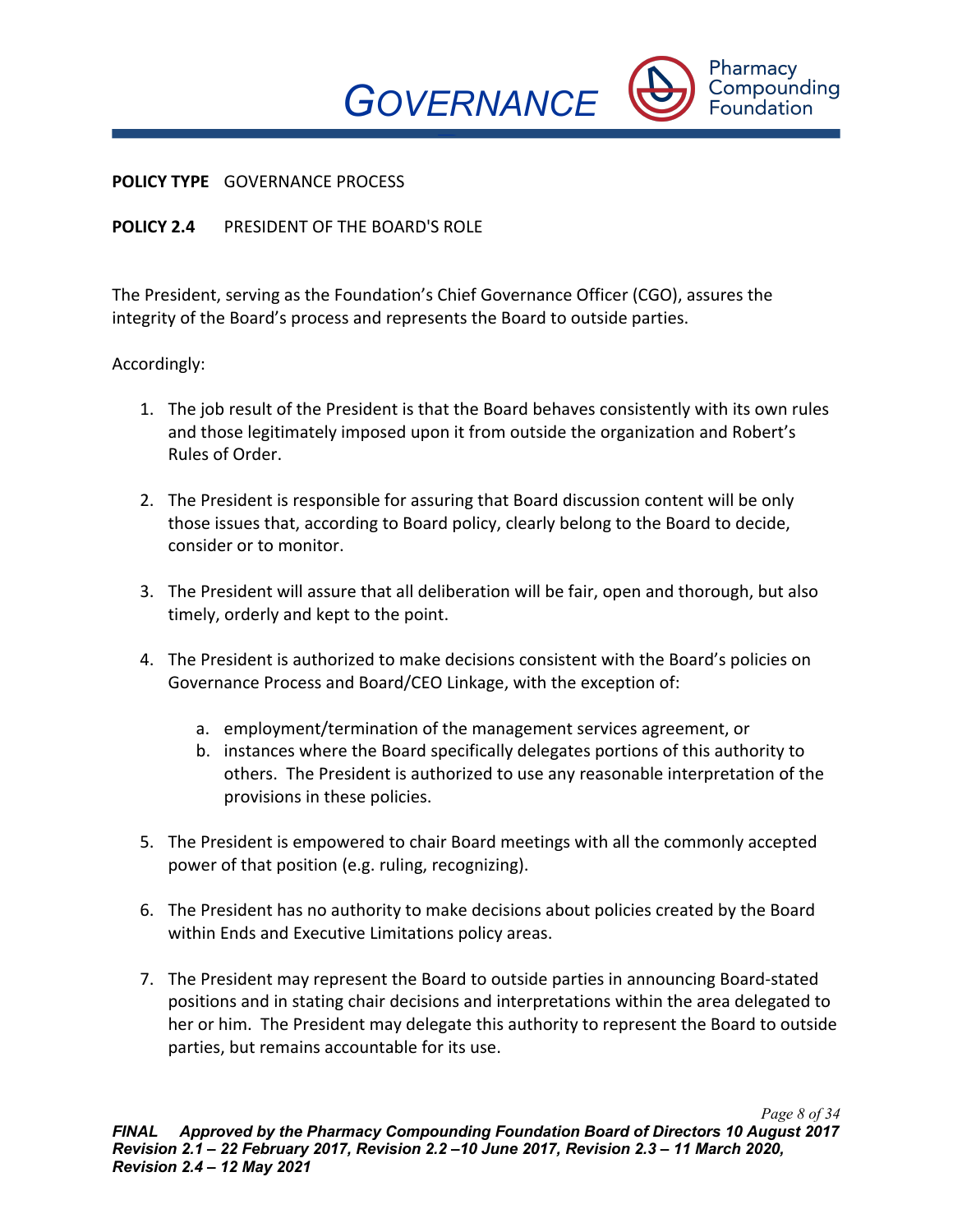

*POLICIES* 8. The President may appoint, as per Board Committee Principles, members and a chairperson to each Board committee, unless specified otherwise by Board policy or in the bylaws.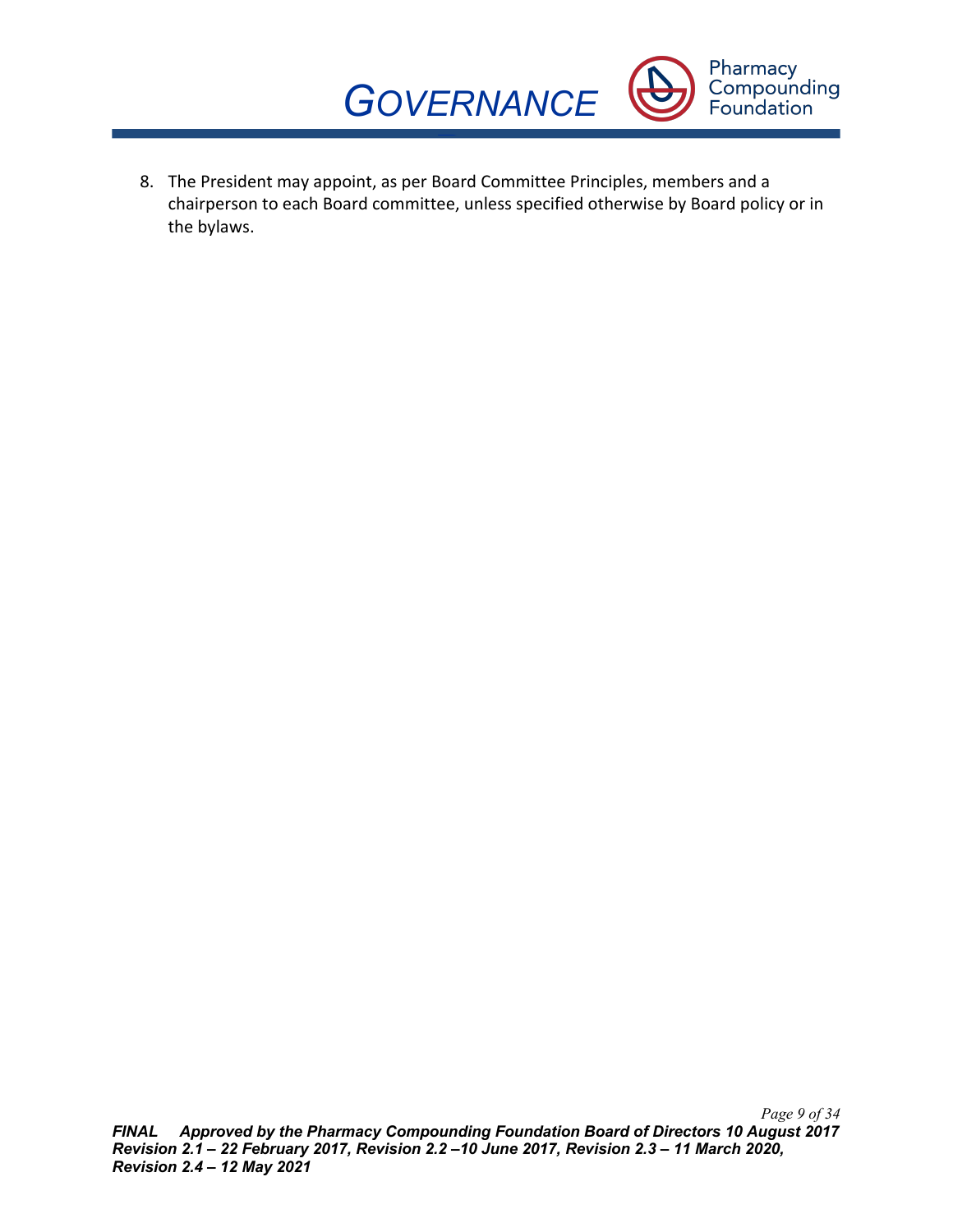*POLICIES*

Pharmacy Compounding **Foundation** 

#### **POLICY TYPE** GOVERNANCE PROCESS

## **POLICY 2.5** BOARD MEMBERS' CODE OF CONDUCT

The Board commits itself and its members to ethical, businesslike, and lawful conduct, including proper use of authority and appropriate decorum when acting as Board members.

- 1. Board members must be loyal to the interests of the Foundation. This loyalty supersedes the personal interest of any Board member acting as a consumer of the organization's services.
- 2. Board members must avoid conflict of interest with respect to their fiduciary responsibility.
- 3. There must be no self-dealing or any conduct of private business or personal services between any Board member and the organization except as procedurally controlled to assure openness, competitive opportunity and equal access to inside information.
- 4. When the Board is to decide upon an issue about which a Board member has an unavoidable conflict of interest, that Board member may be required to absent herself or himself without comment from not only the vote but also from the deliberation, if deemed appropriate by the Board.
- 5. Board members must not use their positions to obtain employment within the Alliance for Pharmacy Compounding for themselves, family members or close associates. Should a Board member desire staff employment, he or she must first resign.
- 6. Board members may not attempt to exercise individual authority over the organization.
- 7. Board members' interaction with the Chief Executive Officer must recognize the lack of authority vested in individuals except when explicitly Board authorized.
- 8. Board members' interaction with public, media or other entities must recognize this limitation and that Board members are not to speak for the Chief Executive Officer, or to speak for the Board, except to repeat explicitly stated Board decisions.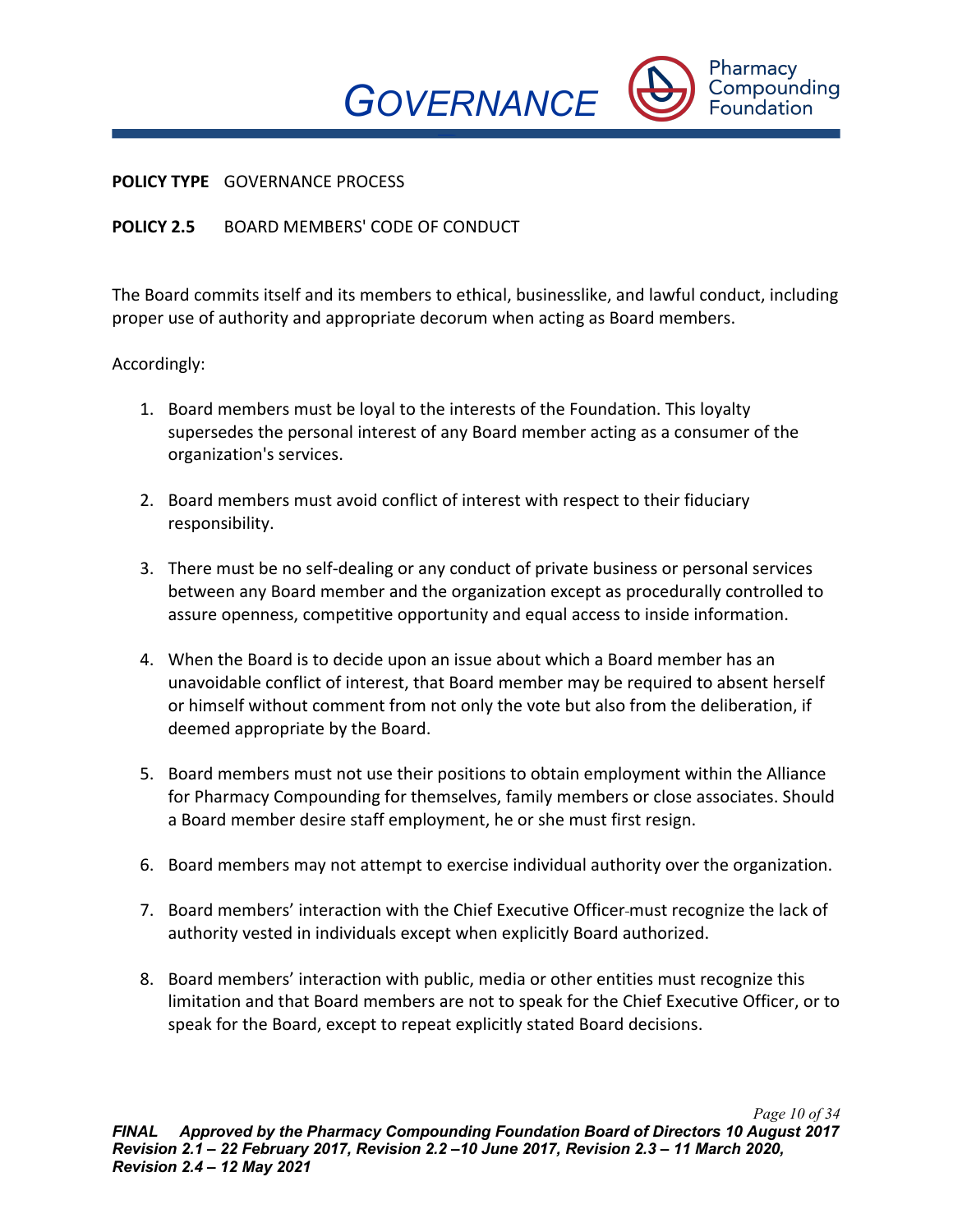

- *POLICIES* 9. Except for participation in Board deliberation about whether the Chief Executive Officer has complied with Board policies, Board members will not publicly express individual judgments of performance of the Chief Executive Officer.
- 10. Board members will comply with the Confidentiality Policy and respect the confidentiality appropriate to issues of a sensitive nature.
- 11. A Board member aware of credible information that suggests that a Board policy has been violated by the Board or the Chief Executive Officer has an affirmative obligation to bring the concern to the Board's agenda for monitoring.
- 12. Board members will support the legitimacy and authority of the final determination of the Board on any matter, irrespective of the member's personal position on the issue.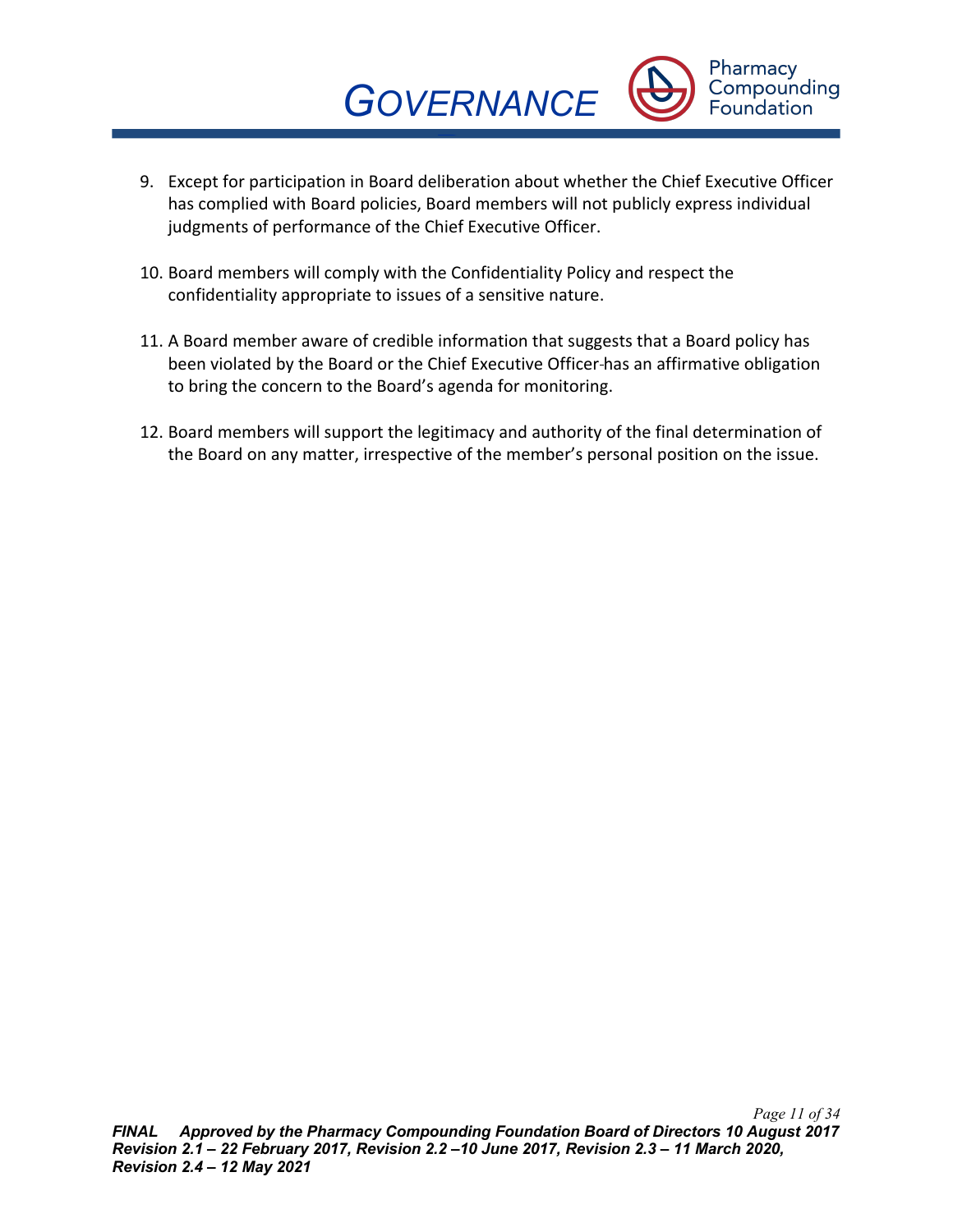*POLICIES*

Pharmacy Compounding **Foundation** 

#### **POLICY TYPE** GOVERNANCE PROCESS

#### **POLICY 2.6** DIRECTORS' INDIVIDUAL RESPONSIBILITIES

The leadership success of the Board is a direct result of the individual and collective participation of its members. A Board member should anticipate contributing a sufficient amount of time each month to these responsibilities:

- 1. **Removal**  As Board contemplation, deliberation and decision-making are processes that require wholeness, collaboration and active participation, any Board members that do not attend and actively participate in 2/3 (two-thirds) of all Board meetings may be removed from the Board as described within the Pharmacy Compounding Foundation Bylaws.
- 2. **Preparation and Participation** Board members will prepare for Board and committee meetings and will participate productively in discussions, always within the boundaries of discipline established by the Board. Each member will contribute his or her own knowledge, values, skills and expertise to the Board's efforts to fulfill its responsibilities.
- 3. **Members as Individuals** The Chief Executive Officer is accountable only to the Board as an organization, and not to individual Board members. Accordingly, the relationship between the Chief Executive Officer and individual members of the Board, including the Board chair, is collegial, not hierarchical.
- 4. **Voluntarism** As the functioning and success of the organization depend largely on the involvement and dedication of volunteers, all Board members are strongly encouraged, but are not required, to serve as volunteers on Board committees. In view of the Chief Executive Officer's responsibility for operational activities and results, members of the Board, who choose, as individuals, to act as Board committee volunteers are subject to the direct supervision of the Chief Executive Officer or the responsible designee.
- 5. **Members in Good Standing** As Board members are trustees representing the organization within its professional community, Board members are expected to remain in good standing within the pharmacy community.
- 6. **Meeting Attendance** Each Board Member is expected to attend and to fully participate in the annual membership meeting and any other regularly scheduled meetings of the Foundation as defined in the Bylaws.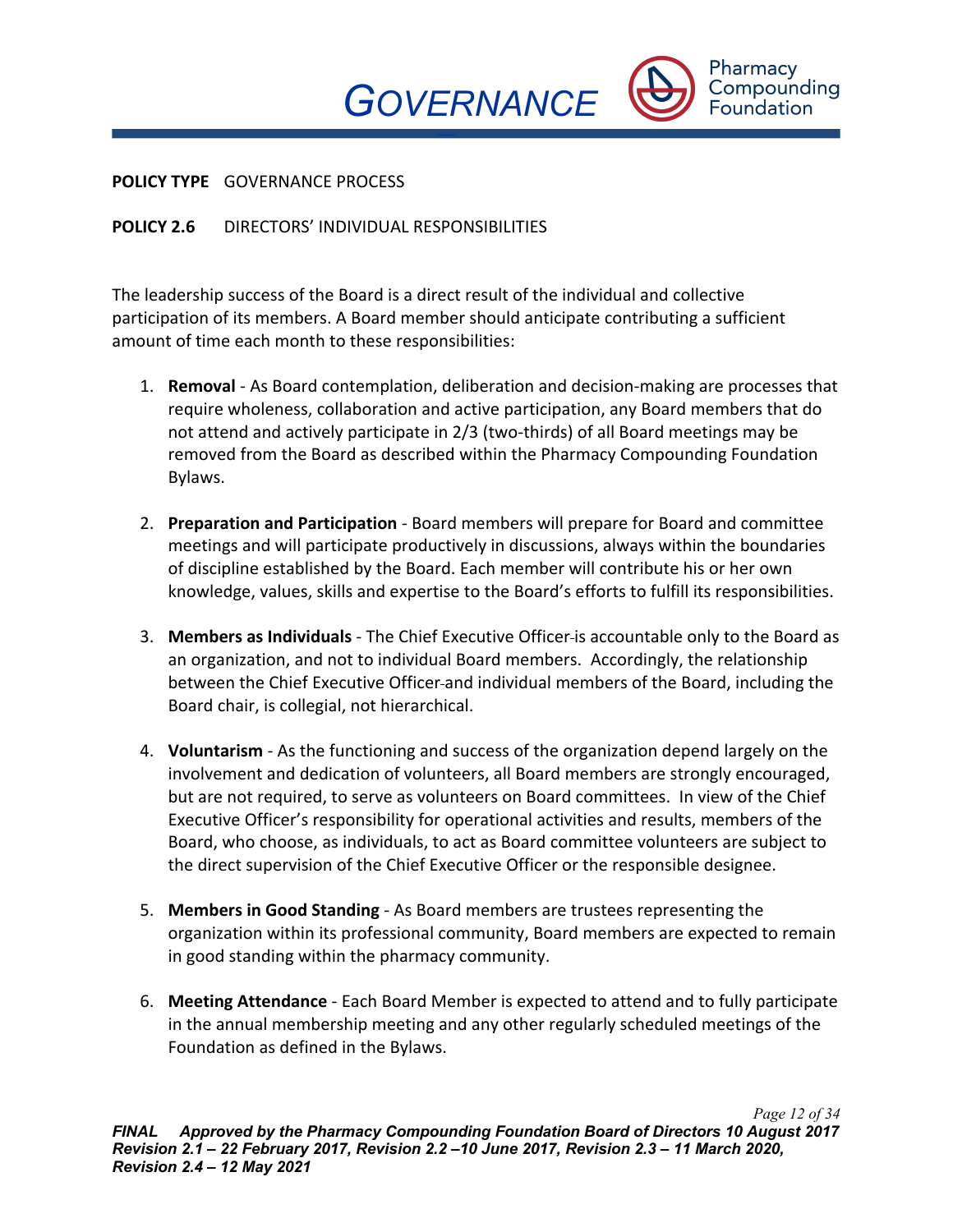*POLICIES*

Pharmacy Compounding **Foundation** 

#### **POLICY TYPE** GOVERNANCE PROCESS

#### **POLICY 2.7** BOARD COMMITTEE PRINCIPLES

Board committees, when used, have one essential role—to strengthen and support the work of the Board as a whole. Board committees are not to interfere with delegation from the Board to Chief Executive Officer.

- 1. Board committees may be established to help the Board do its job.
- 2. Board committees most commonly assist the Board by preparing policy alternatives and implications for Board deliberation, or by performing specific monitoring functions.
- 3. Board committees may not speak or act for the Board except when formally given such authority for specific and time-limited purposes. Expectations and authority will be carefully stated, (in the "Board Committee Structure" policy) in order not to conflict with authority delegated to the Chief Executive Officer.
- 4. Board committee members may consist of Board members, Alliance for Pharmacy Compounding members, the Alliance for Pharmacy Compounding community or any individual qualified to serve on the specific committee.
- 5. Because the Chief Executive Officer works for the full Board, he or she will not be expected to obtain approval of a Board committee before an executive action.
- 6. This policy applies to any group that is formed by Board action, whether or not it is called a committee and regardless of whether the group includes Board members. It does not apply to committees formed under the authority of the Chief Executive Officer.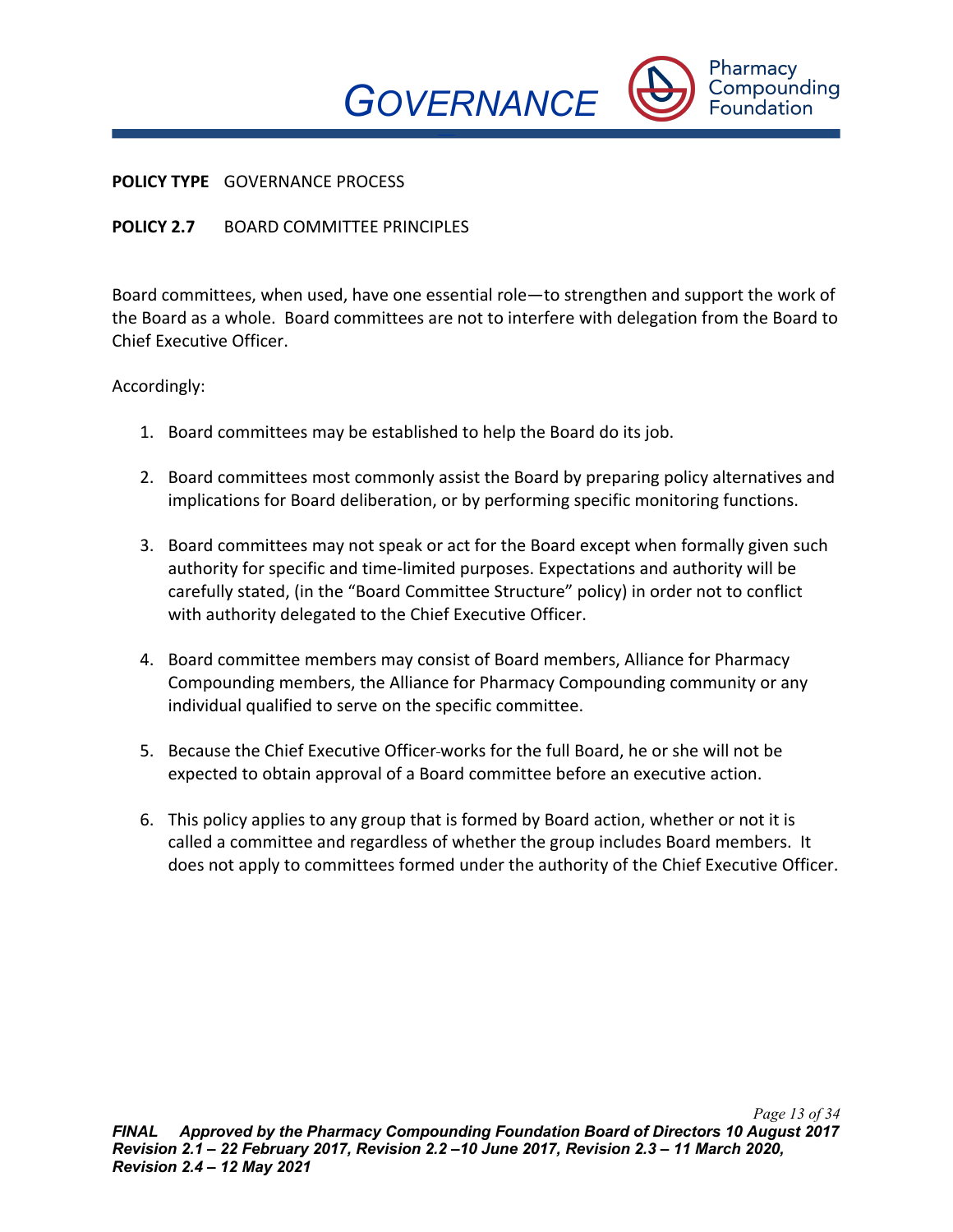*POLICIES*

#### **POLICY TYPE** GOVERNANCE PROCESS

## **POLICY 2.8** COST OF GOVERNANCE

Because poor governance costs more than learning to govern well, the Board will invest in increasing Board skills.

- 1. Board skills, methods and supports will be sufficient to assure governing with excellence.
- 2. Training and retraining will be used whenever needed to orient new members and candidates for Board membership, as well as to maintain and increase existing Board member skills and understandings.
- 3. Outreach mechanisms will be used as needed to ensure the Board's ability to listen to stakeholder viewpoints and values.
- 4. Costs will be prudently incurred, though not at the expense of endangering the development and maintenance of superior capability.
- 5. The Board shall review internal financial reports and also engage an external certified public accountant to conduct a financial review or audit on a regularly scheduled basis as outlined in Bylaws Article VIII, 2.
- 6. The Board may elect to conduct surveys, focus groups and opinion analyses to gather information necessary to achieve its responsibilities.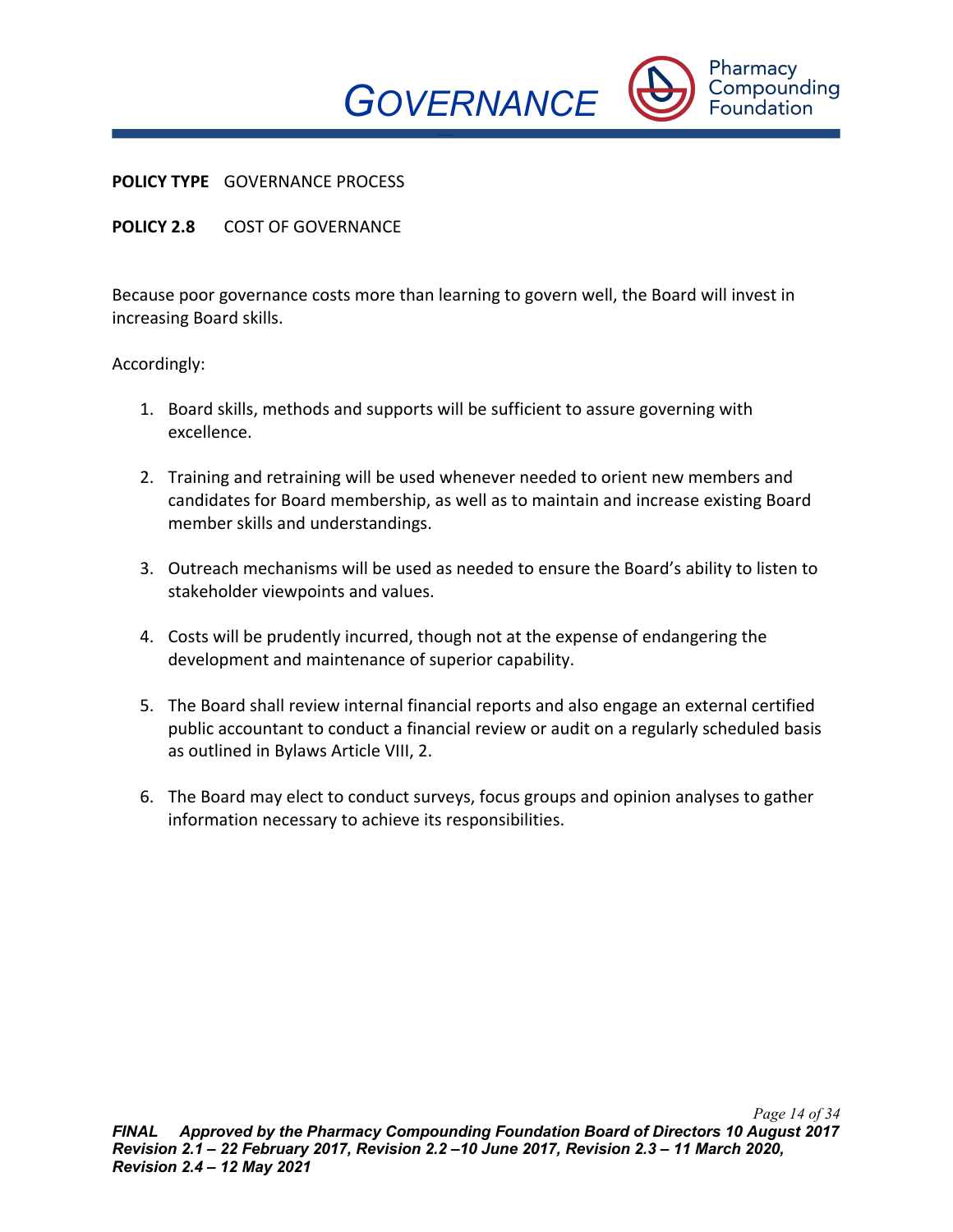*POLICIES*

Pharmacy Compounding **Foundation** 

#### **POLICY TYPE** GOVERNANCE PROCESS

# **POLICY 2.9 BOARD COMMITTEE STRUCTURE**

A committee is a Board Committee only if its existence and charge come from the Board, regardless of whether Board members sit on the committee. Unless otherwise stated, a committee ceases to exist as soon as its task is complete. The Chief Executive Officer or his/her designate will serve as a non-voting member of each committee.

- 1. The structure and function of standing committees shall be established in accordance with Pharmacy Compounding Foundation Bylaws.
- 2. Appropriate additional committees will be formed and defined as far as structure and function by Board vote.
- 3. Committees shall be reviewed by the President annually and posted.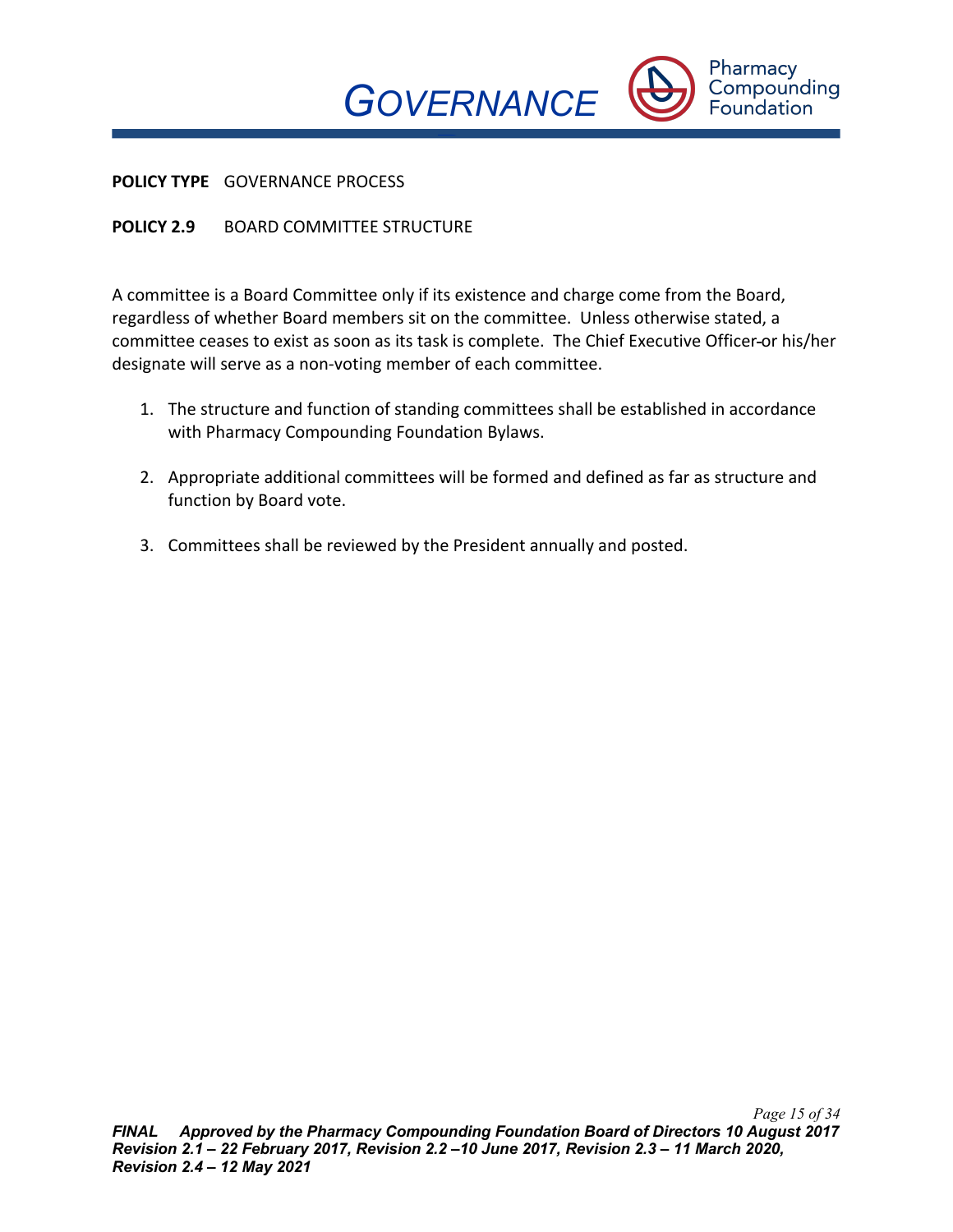

#### **POLICY TYPE** EXECUTIVE LIMITATIONS

## **POLICY 3.0** TREATMENT OF PHARMACISTS, CONSUMERS AND OTHERS

With respect to interactions the Pharmacy Compounding Foundation deals with on a professional level, the Chief Executive Officer shall not cause or allow conditions, procedures or decisions which are unsafe, undignified, unresponsive, untimely, or unnecessarily intrusive.

*POLICIES*

Accordingly, the Chief Executive Officer shall not cause and will take all reasonable steps to avoid or prevent:

- 1. Using methods of collecting, reviewing, transmitting or storing personally identifiable information that fail to protect against improper access to that information.
- 2. Operating without communicating a clear understanding of what may be expected from the services offered.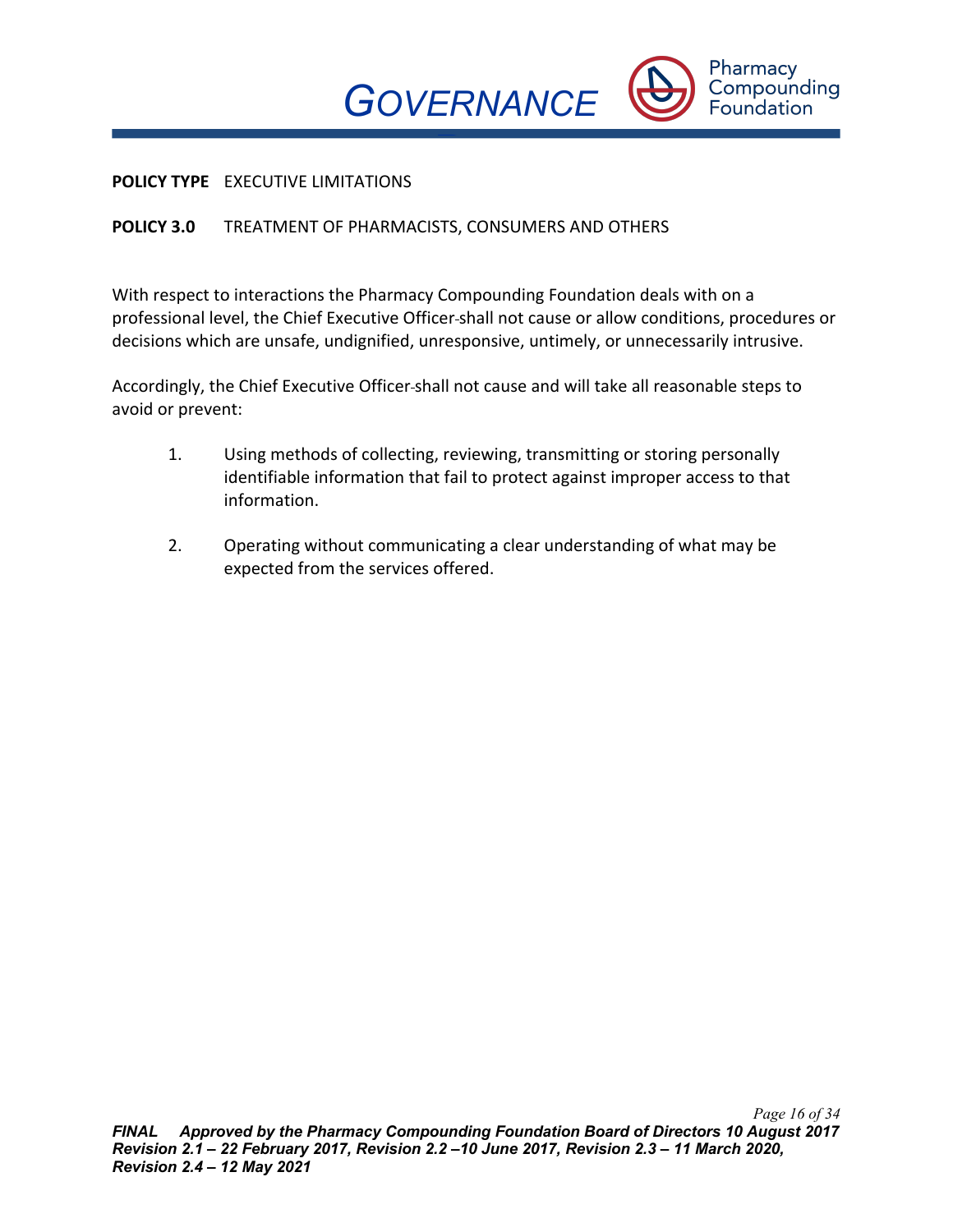*POLICIES*

#### **POLICY TYPE** EXECUTIVE LIMITATIONS

# **POLICY 3.1** BUDGET EXECUTION

Financial planning for any fiscal year or the remaining portion of any fiscal year may not deviate materially from the Board's Ends priorities or risk fiscal jeopardy.

Accordingly, the Chief Executive Officer shall not allow budgeting which:

- 1. Risks incurring those situations or conditions described as unacceptable in the "Financial Condition and Activities" Board policy (3.2).
- 2. Includes unreasonable financial goals or expenses that are not in line with historical data and/or are not approved by the Foundation Board.
- 3. Omits credible projection of revenues and expenses, and disclosure of planning assumptions.
- 4. Fails to maintain an emergency reserve account of operating expenses of at least six (6) months without specific Board approval.
- 5. Fails to provide for Board activities as set forth in the Cost of Governance policy.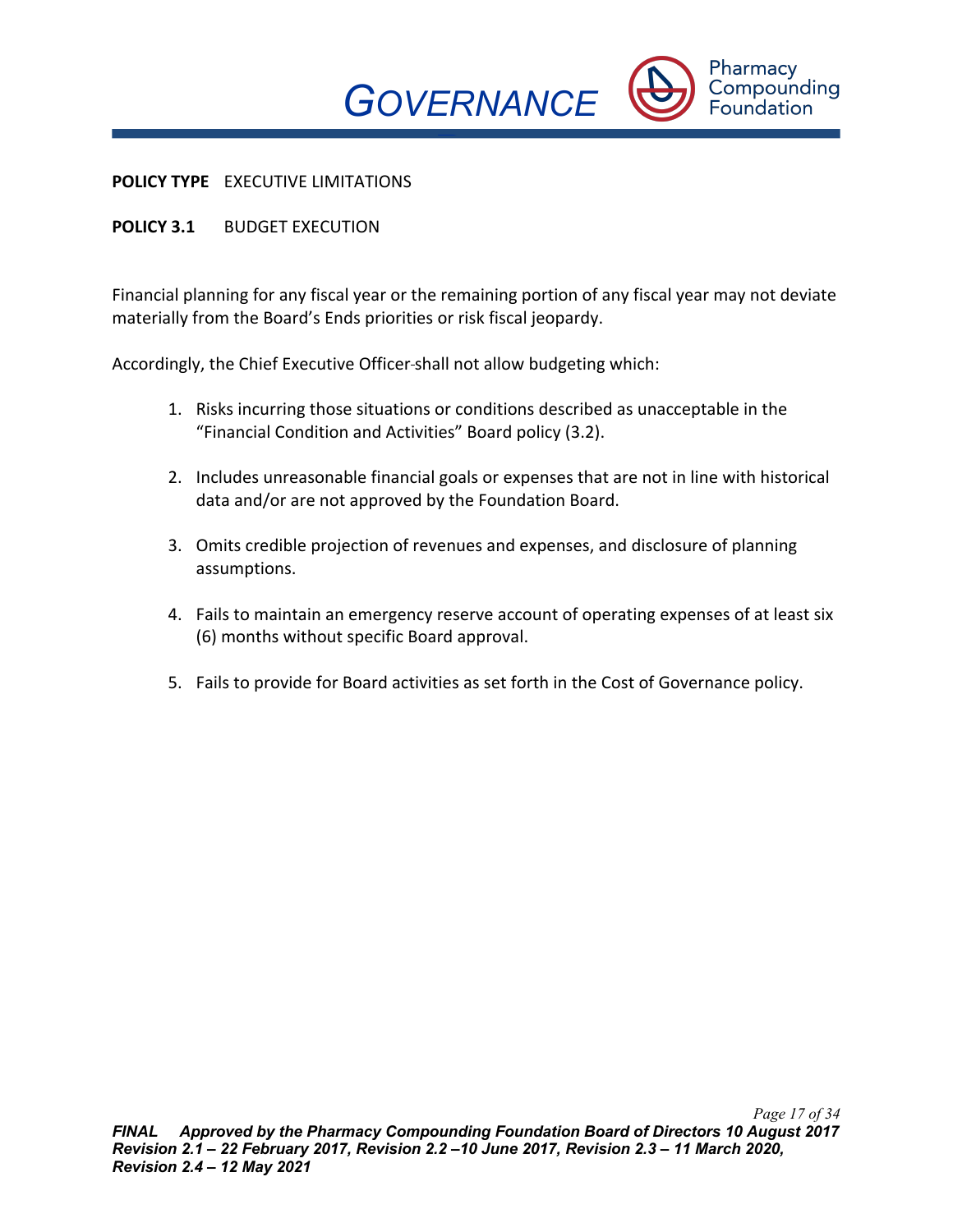*POLICIES*

# Pharmacy Compounding **Foundation**

# **POLICY TYPE** EXECUTIVE LIMITATIONS

# **POLICY 3.2** FINANCIAL CONDITION AND ACTIVITIES

With respect to financial condition and activities, the Chief Executive Officer shall not cause or allow the development of fiscal jeopardy or a material deviation of actual expenditures from Board priorities established in Ends policies.

Accordingly, the Chief Executive Officer shall not:

- 1. Expend more funds than have been received in the fiscal year to date unless specifically approved by the Board of Directors.
- 2. Borrow funds (with exception of credit cards used for normal business purposes, and paid in full each month).
- 3. Use company credit cards or resources for personal gain.
- 4. Fail to pay debts in a timely manner and shall take all reasonable steps to avoid late fees and charges.
- 5. Fail to report expenses for reimbursement for approval by at least one of the following: the President, the President-elect or the Treasurer within 30 days.
- 6. Alter investment accounts in any manner without prior approval of the Board by quorum.
- 7. Fail to inform Board of investment status and recommendation on a quarterly basis.
- 8. Execute a check or purchase commitment of greater than \$10,000.00 unless such purchase was explicitly itemized in budget monitoring data previously disclosed to the Board. Splitting orders to avoid this limit is not acceptable.
- 9. Allow tax payments or other ordered payments or filings to be overdue or inaccurately filed.
- 10. Acquire, encumber or dispose of real property.
- 11. Fail to reasonably pursue receivables or other debt owed the Foundation.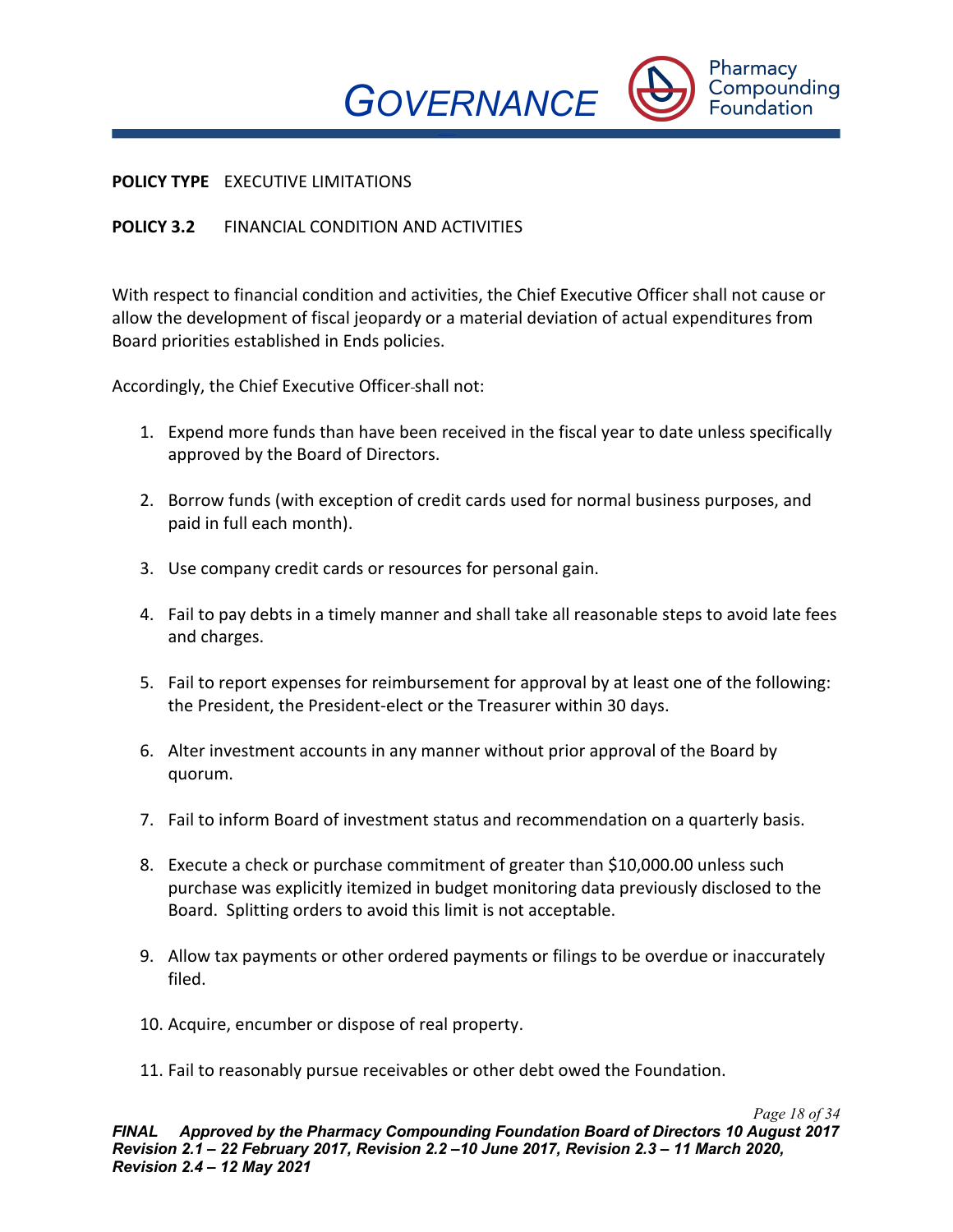*POLICIES* 12. Obtain revenues that are not, in fact or appearance, legal and consistent with the mission and values of the Foundation.

*GOVERNANCE* 

Pharmacy Compounding **Foundation** 

- 13. Use restricted contributions for purposes other than stated by the contributor.
- 14. Allow the Foundation to have secret funds or any unaudited transactions or loans.
- 15. Pledge any of the assets or future assets of the Foundation as security within any unless approved by the Board of Directors.
- 16. Sign checks, drafts, or other orders for the payment of money, notes, or other evidence of indebtedness issued in the name of the Foundation unless the Chief Executive Officer has received approval from one of the three (3) officers: President, President-elect, or Treasurer.
- 17. Authorize expenditures, enter into contracts and utilize resources of the Foundation as necessary to achieve the goals and policies established by the Board of Directors unless the Foundation Secretary or Chief Executive Officer or such other person is authorized by the Board of Directors.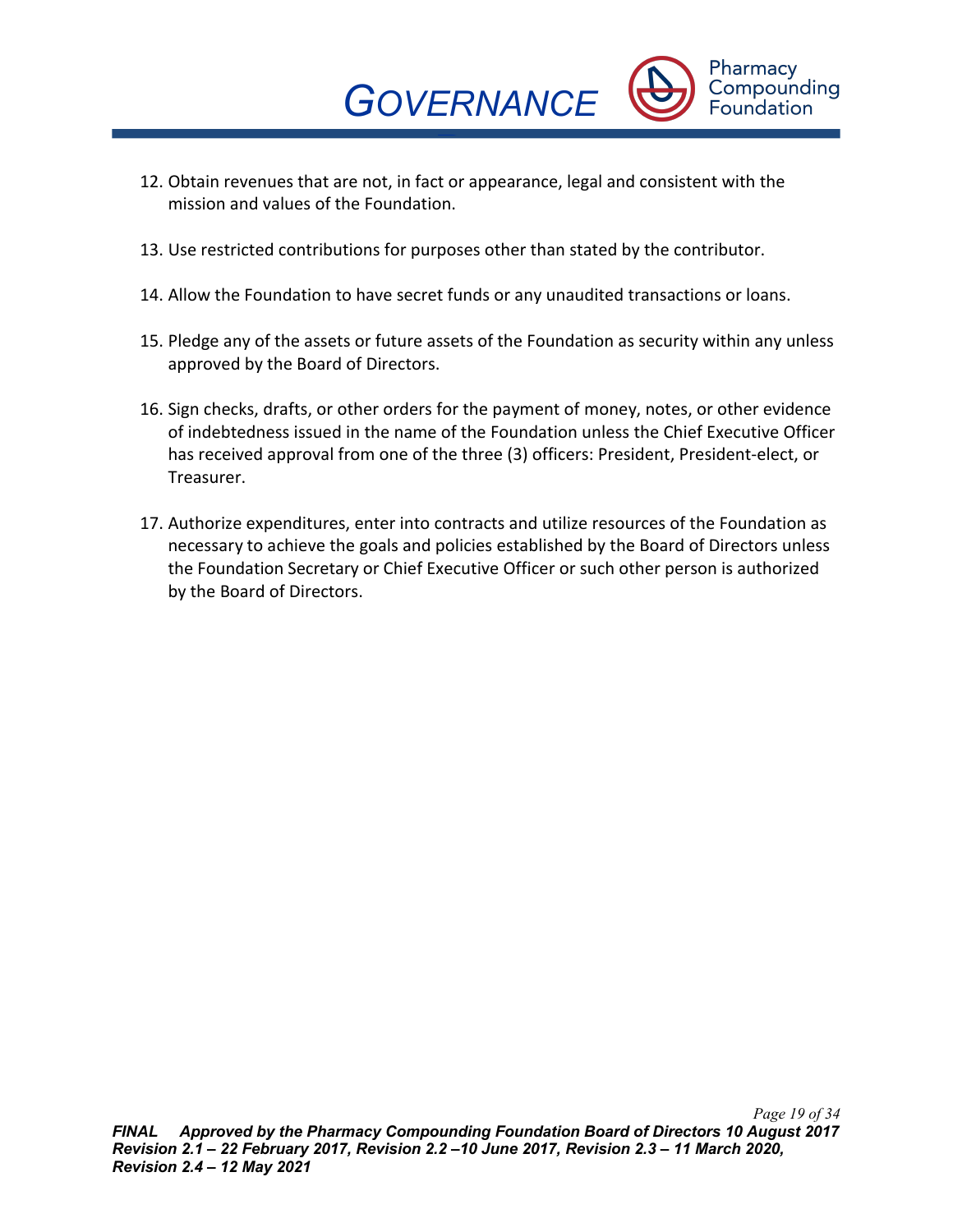*POLICIES*

Pharmacy Compounding **Foundation** 

#### **POLICY TYPE** EXECUTIVE LIMITATIONS

#### **POLICY 3.3** POLICY TITLE: ASSET PROTECTION

The Chief Executive Officer shall not allow the Foundation's assets to be unprotected, inadequately maintained or unnecessarily risked.

Accordingly, the Chief Executive Officer:

- 1. Shall not allow the organization to be uninsured against liability losses to Board members, staff and the organization itself in an amount equal to or greater than the average for comparable organizations.
- 2. Shall not operate without employing risk management practices to minimize exposure of the organization, its Board or staff to claims of liability.
- 3. Shall take all reasonable steps to protect subject facilities and equipment from improper wear and tear or insufficient maintenance.
- 4. Shall not allow any purchase more than \$500, without having obtained comparative prices and quality.
- 5. Shall not allow intellectual property, information and files to be exposed to loss, improper access or significant damage, or operate without maintaining documents and records in accordance with a Records Retention Schedule approved by legal counsel.
- 6. Shall not receive, process or disburse funds under controls insufficient to meet the Board-appointed standard accounting practices.
- 7. Shall not invest or hold operating capital in insecure instruments, or in non interestbearing accounts except where necessary to facilitate ease in operational transactions.
- 8. Shall take all reasonable steps to avoid endangering the organization's public image or credibility, or its ability to accomplish its Ends.
- 9. Shall not compromise the independence of the Board's auditor or other external monitors or advisors.
- 10. Shall not engage on a personal basis parties already chosen by the Board as consultants or advisors.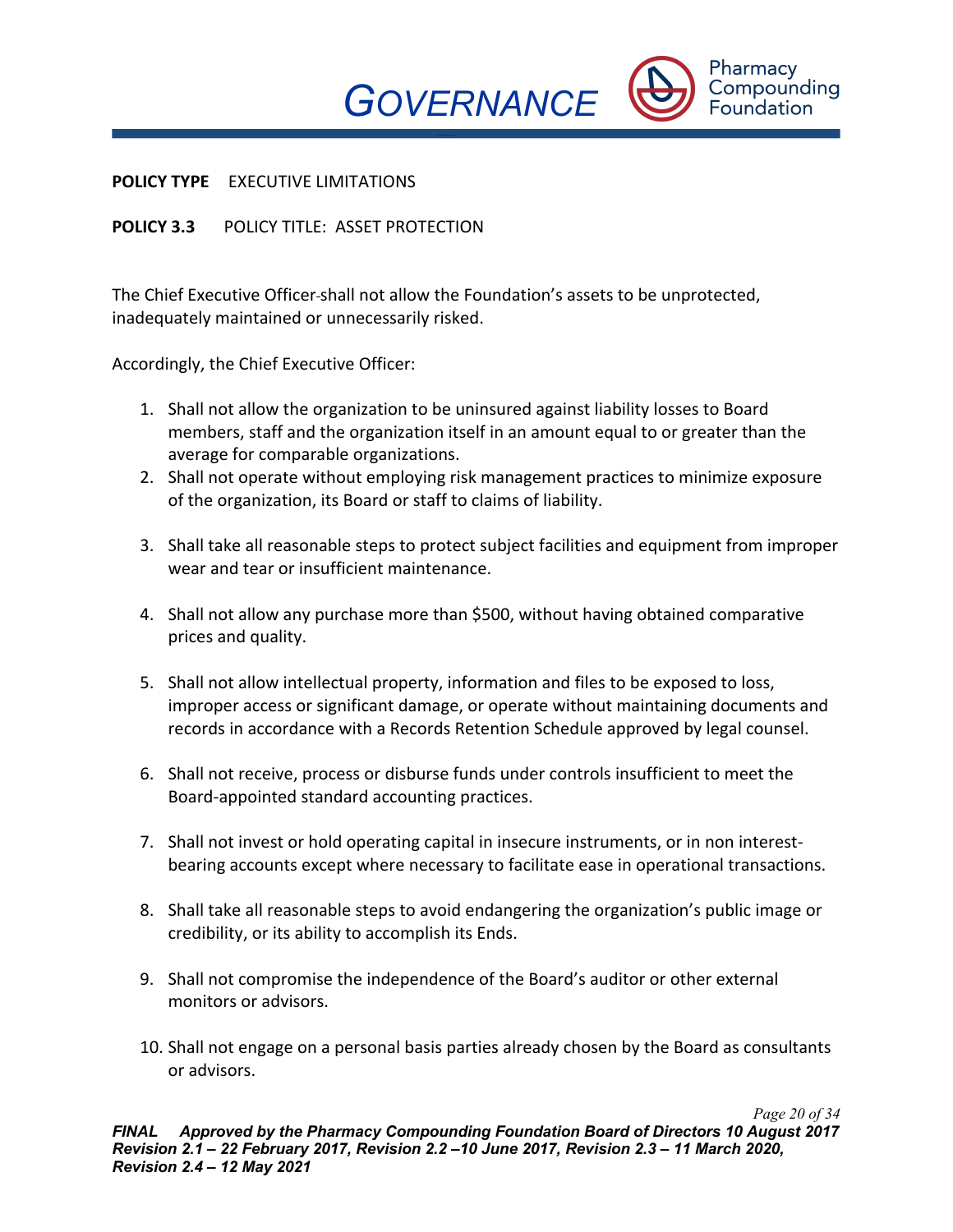

- *POLICIES* 11. Shall not change the Foundation's name or substantially alter its identity.
- 12. Shall not deny reasonable Board requests for internal reports pertaining to compliance with board policies.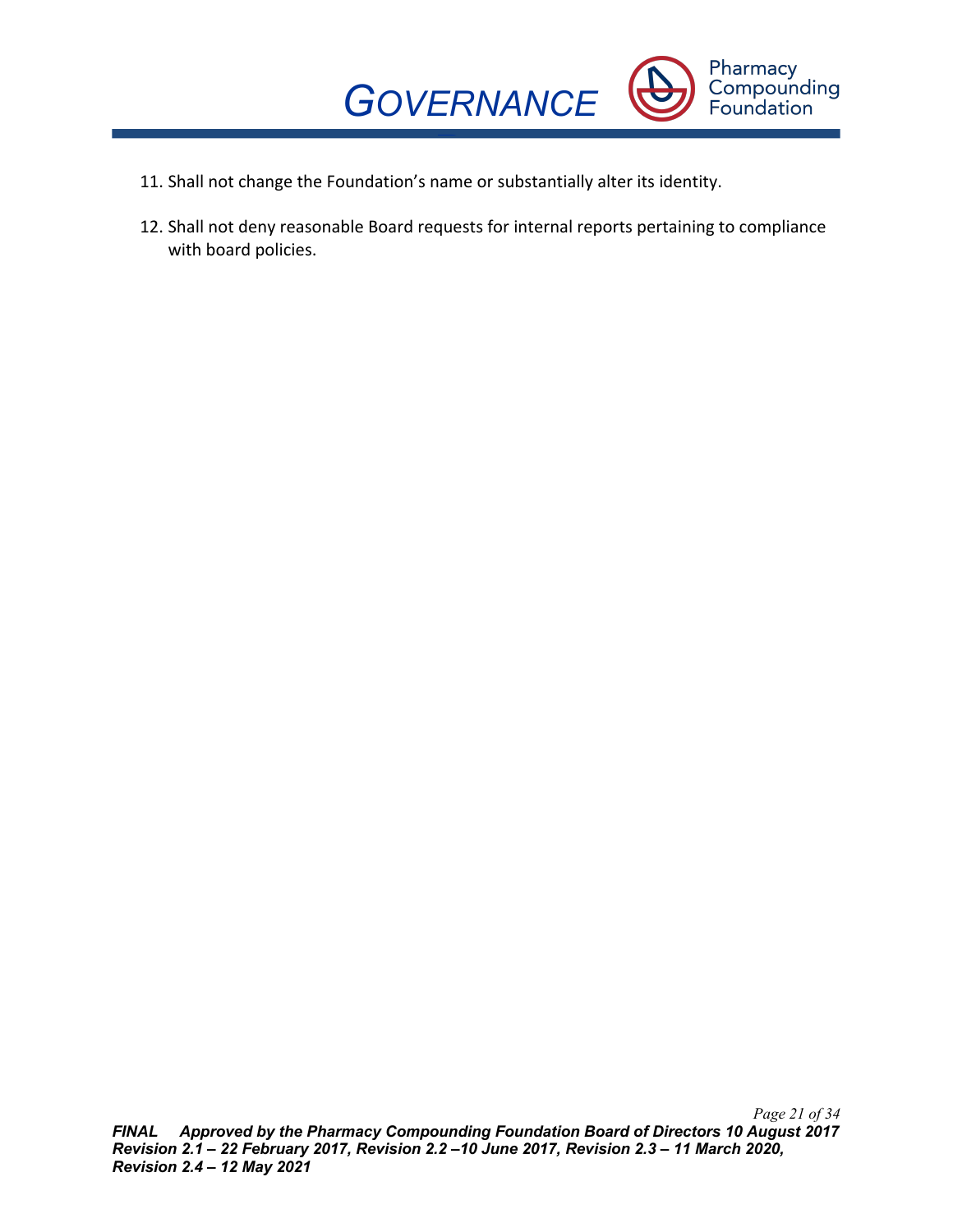*POLICIES*

Pharmacy Compounding **Foundation** 

#### **POLICY TYPE** EXECUTIVE LIMITATIONS

# **POLICY 3.4** COMMUNICATION AND SUPPORT TO THE BOARD

The Chief Executive Officer shall not cause or allow the Board or staff to be uninformed or unsupported in its work.

Accordingly, Chief Executive Officer shall not:

- 1. Neglect to submit monitoring reports requested by the Board (Policy 4.2 Accountability of the CEO), including interpretations of Board policies being monitored and relevant data, in a timely, accurate and understandable fashion, directly addressing provisions of Board policies being monitored.
- 2. Let the Board be without decision information it periodically requests within a reasonable time frame unless the Board deems it an emergency and needs it within forty-eight (48) hours, or unaware of relevant trends or incidental information, including but not limited to anticipated adverse media coverage, threatened or pending lawsuits, or material external and internal changes. Notification of planned internal changes is to be provided in advance within a reasonable time frame unless the Board deems it an emergency and needs it within forty-eight (48) hours, when feasible.
- 3. Fail to inform the Board if, in the Chief Executive Officer's opinion, the Board is not in compliance with its own policies on Governance Process and Board/CEO Linkage, particularly in the case of Board behavior that is detrimental to the work relationship between the Board and the Chief Executive Officer.
- 4. Present information in unnecessarily complex or lengthy form or in a form that fails to differentiate among information of three types: monitoring, decision preparation and incidental.
- 5. Allow the Board to be without support, including mechanisms for official Board, officer or committee communications.
- 6. Fail to deal with the Board as a whole except when:
	- a. fulfilling individual requests for information or
	- b. responding to officers or committees duly charged by the Board.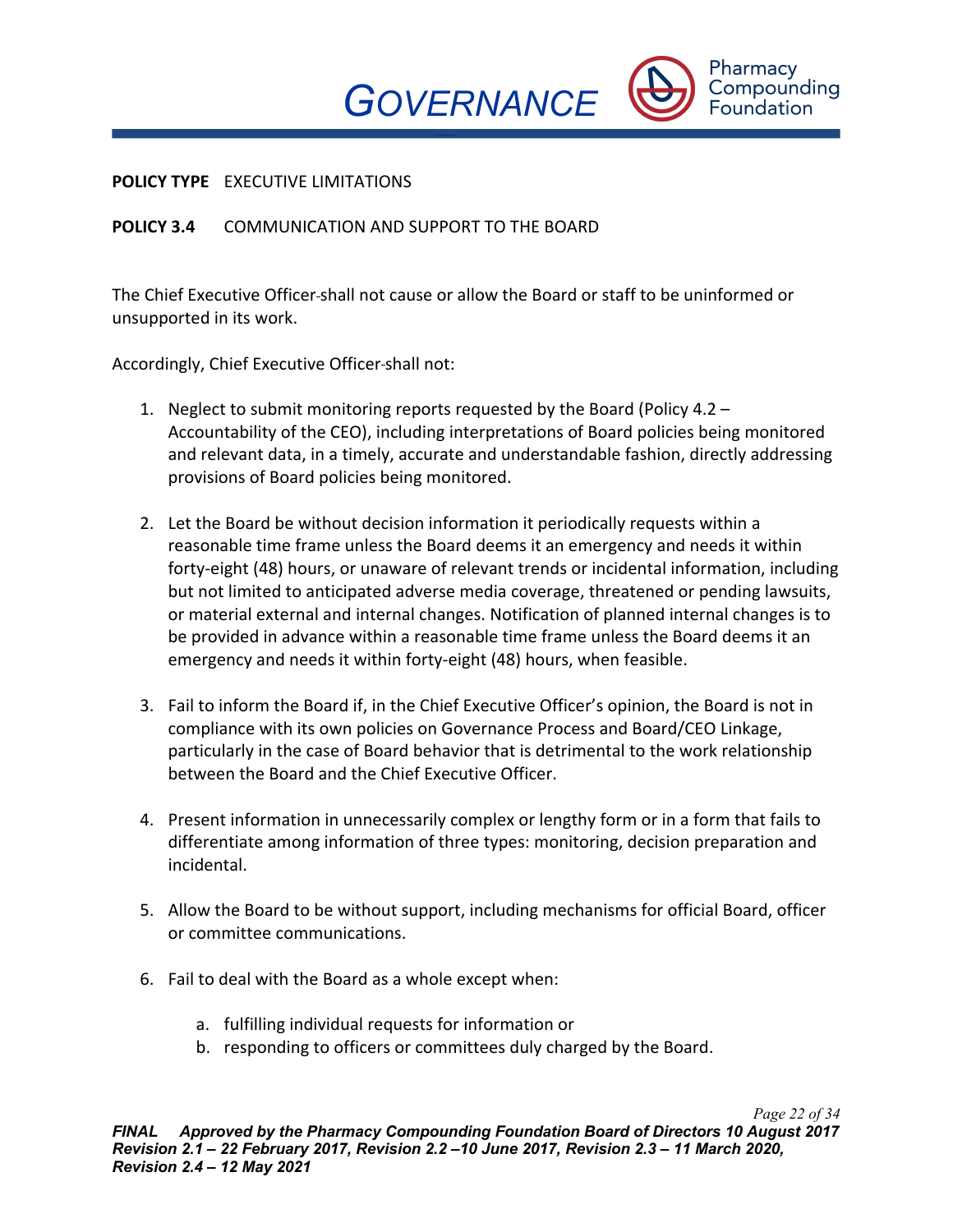

*POLICIES* 7. Fail to report in a timely manner an actual or anticipated noncompliance with any Ends or Executive Limitations policy of the Board.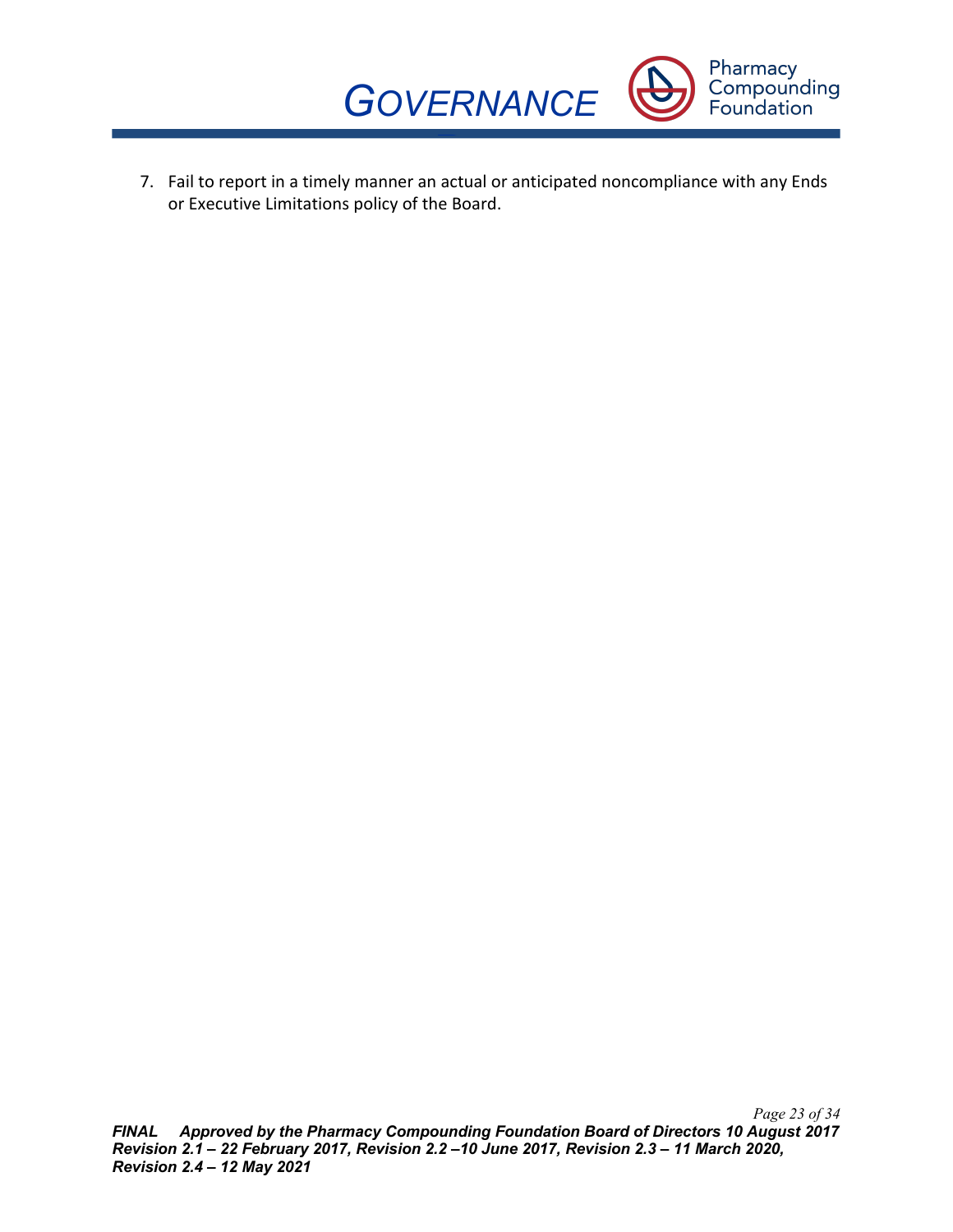

**POLICY TYPE** BOARD/CEO LINKAGE

**POLICY 4.0** GOVERNANCE - MANAGEMENT CONNECTION

The Board's primary connection to the operational organization, its achievements and conduct will be through a Chief Executive Officer.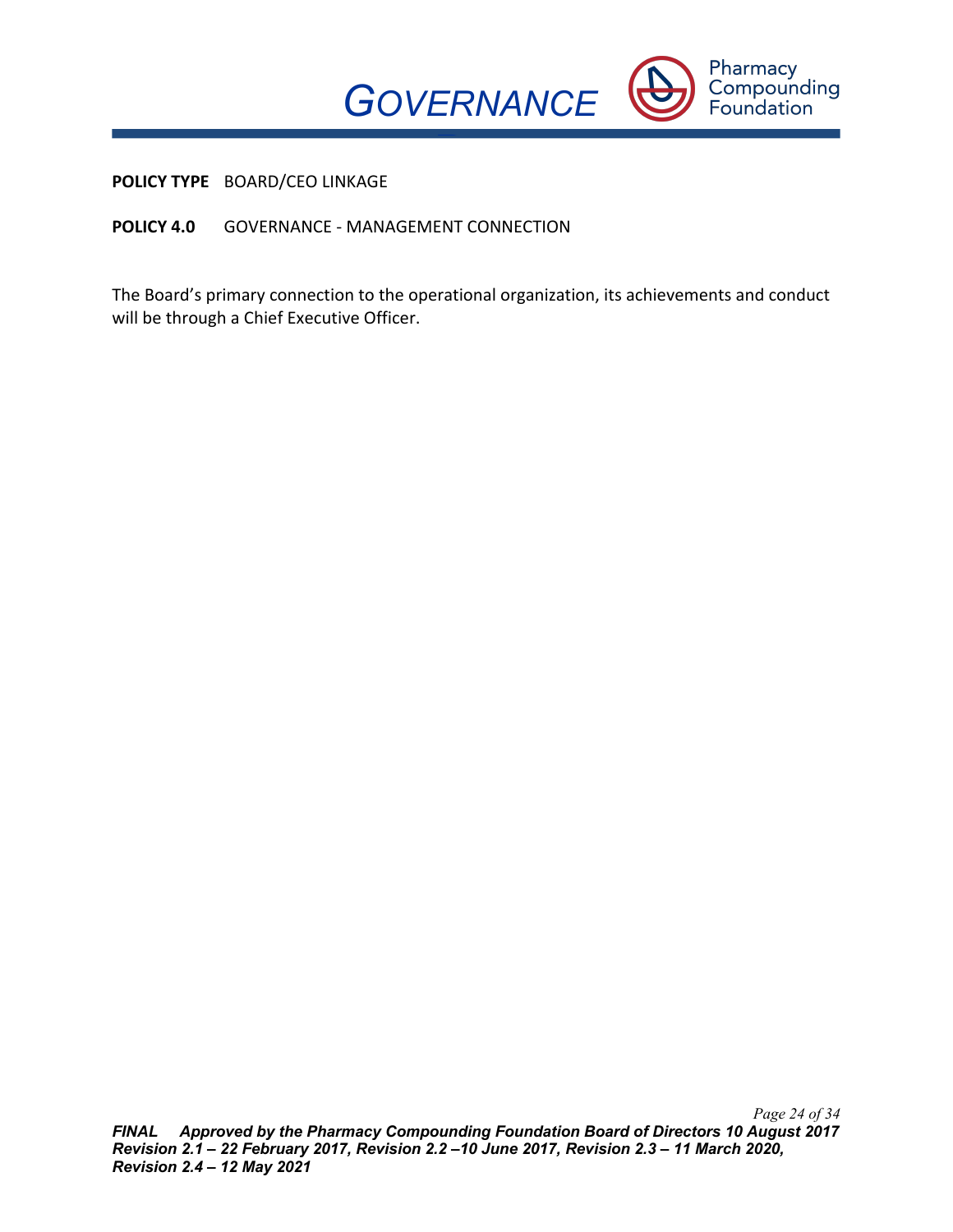*POLICIES*

Pharmacy Compounding **Foundation** 

**POLICY TYPE** BOARD/CEO LINKAGE

**POLICY 4.1** UNITY OF CONTROL

Only officially passed motions of the Board in absence of Board established policy or procedure are binding on the Chief Executive Officer.

- 1. Decisions or instructions of individual Board members, officers or committees are not binding on the Chief Executive Officer except in rare instances when the Board has specifically authorized such exercise of authority.
- 2. In the case of Board members or committees requesting information or assistance without Board authorization, the Chief Executive Officer can refuse such requests that require, in the Chief Executive Officer's opinion, a material amount of staff time or funds or are disruptive. In the event of such a refusal, the Chief Executive Officer-will provide a written explanation or equivalent to the requesting Board member or committee. The committee or Board member may then refer such requests to the full Board for consideration.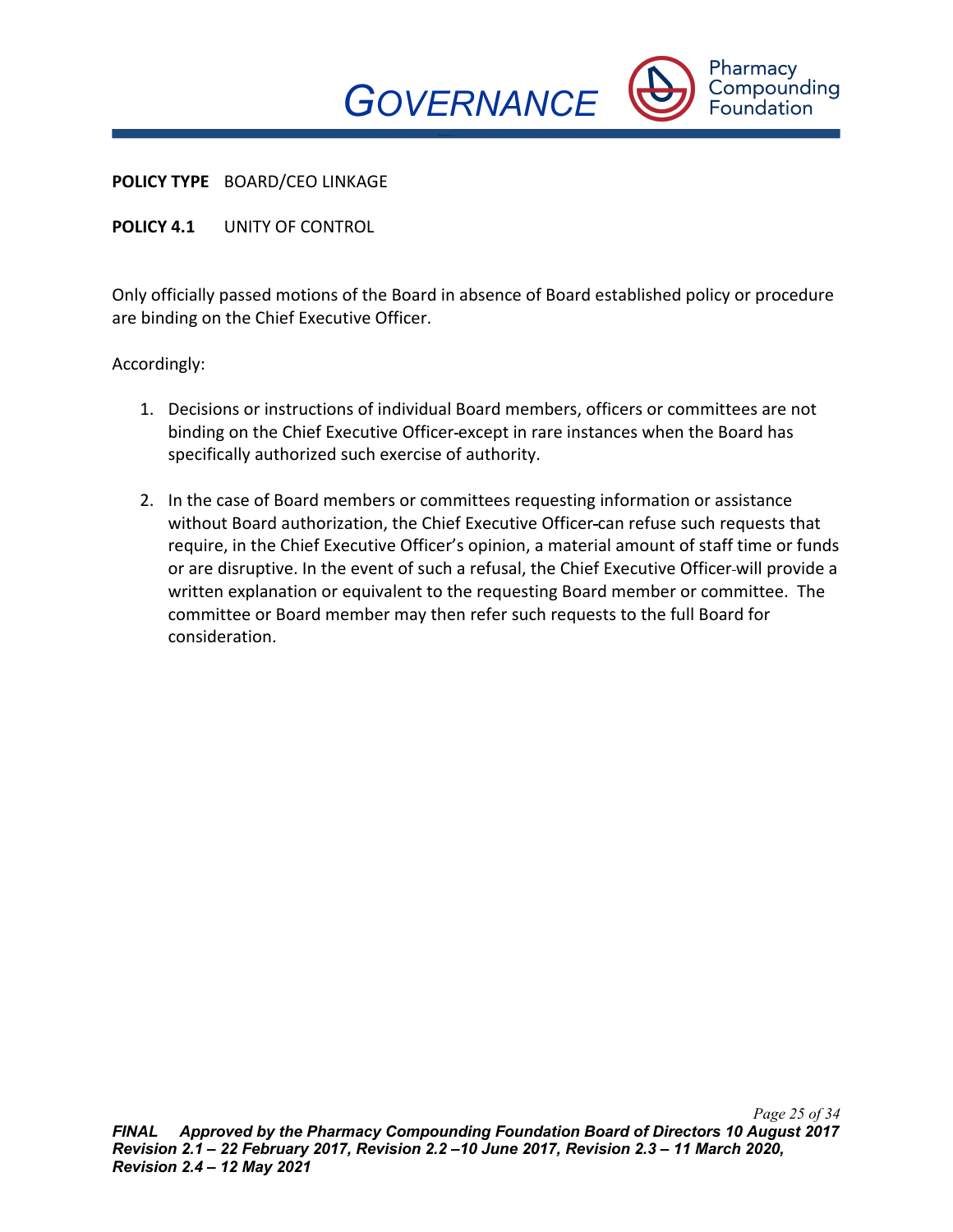*POLICIES*

Pharmacy Compounding **Foundation** 

## **POLICY TYPE** BOARD/CEO LINKAGE

# **POLICY 4.2** ACCOUNTABILITY OF THE CHIEF EXECUTIVE OFFICER

The Chief Executive Officer is the Board's primary link to operational achievement and conduct, so that all authority and accountability of assigned staff, as far as the Board is concerned, is considered the authority and accountability of the Chief Executive Officer.

Accordingly, in absence of Board established policy or procedure:

- 1. The Board will not give instructions to persons who report directly or indirectly to the Chief Executive Officer other than the employee the CEO designates as the PCF administrator.
- 2. The Chief Executive Officer must be included in or updated on all communications between the Foundation Board and the Alliance for Pharmacy Compounding (APC) Board.
- 3. The Chief Executive Officer shall demonstrate accountability to the Board of Directors by documenting annually, to the Board's satisfaction – either in writing, by verbal report, or allowing board inspection of records – the following:
	- a. Adherence to the Board's Executive Limitations Policies;
	- b. Adherence to the terms of the management agreement; and
	- c. Progress made toward achievement of the Board-approved Strategic ENDS.

In every case, the standard for compliance is "reasonableness." The Board shall use a "reasonable person" test to evaluate whether actions taken by the Chief Executive Officer or interpretations by the Chief Executive Officer of Board policies comply with Board policies. The "reasonable person" test asks whether what the Chief Executive Officer did was what a reasonably prudent executive would do in that context. The action or interpretation being evaluated may satisfy the reasonable person test even if those choices may not be the choices the Board or its members may have made. The Board is the final judge of reasonableness.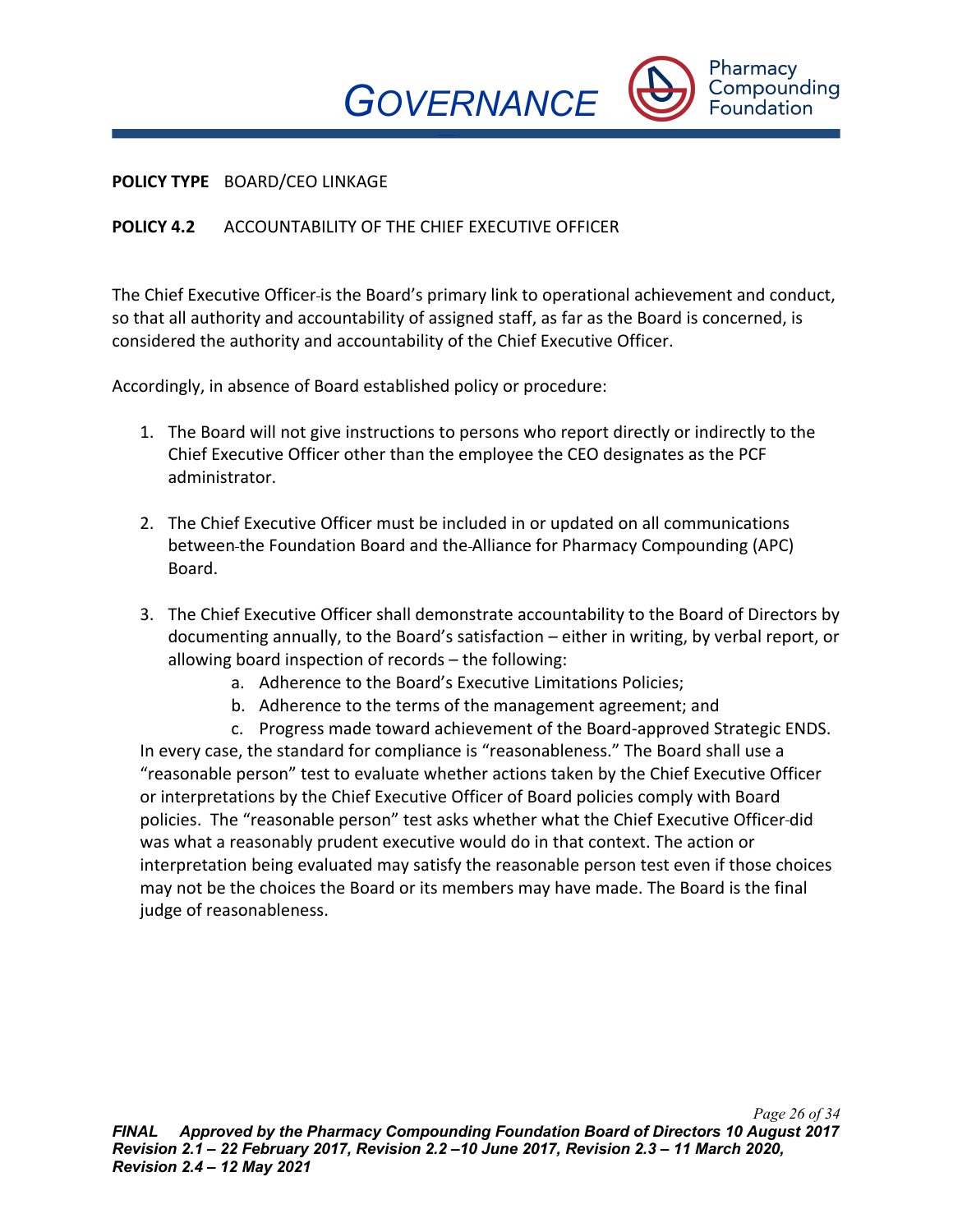*POLICIES*

Pharmacy Compounding **Foundation** 

#### **POLICY TYPE** BOARD/CEO LINKAGE

# **POLICY 4.3** DELEGATION TO THE CHIEF EXECUTIVE OFFICER

The Board will direct the Chief Executive Officer through written policies that prescribe the organizational Ends to be achieved, and describe organizational situations and actions to be avoided, allowing the Chief Executive Officer to use any reasonable interpretation of these policies.

- 1. The Board will develop and maintain Ends policies instructing the Chief Executive Officer to achieve certain results. These policies will be developed systematically from the broadest, most general level to more defined levels. All issues that are not Ends issues as defined here are Means issues.
- 2. The Board will develop and maintain Executive Limitations policies that limit the latitude the Chief Executive Officer-may exercise in choosing the organizational means. These limiting policies will describe those actions, practices, decisions and circumstances that would be unacceptable to the Board, even if effective in producing the desired results. These policies will be developed systematically from the broadest, most general level to more defined levels. The Board will not prescribe operational means delegated to the Chief Executive Officer.
- 3. An Ends or Executive Limitations policy at a given level does not limit the scope of any preceding level.
- 4. As long as the Chief Executive Officer uses any reasonable interpretation of the Board's Ends and Executive Limitations policies, the Chief Executive Officer is authorized to establish all further policies, make all decisions, take all actions, establish all practices and develop all activities.
- 5. The Board may change its Ends and Executive Limitations policies, thereby shifting the boundary between Board and Chief Executive Officer domains. By doing so, the Board changes the latitude of choice given to the Chief Executive Officer. However, as long as any particular delegation is in place, the Board will respect and support decisions made by the Chief Executive Officer that are compliant with Board policy, as reasonably interpreted.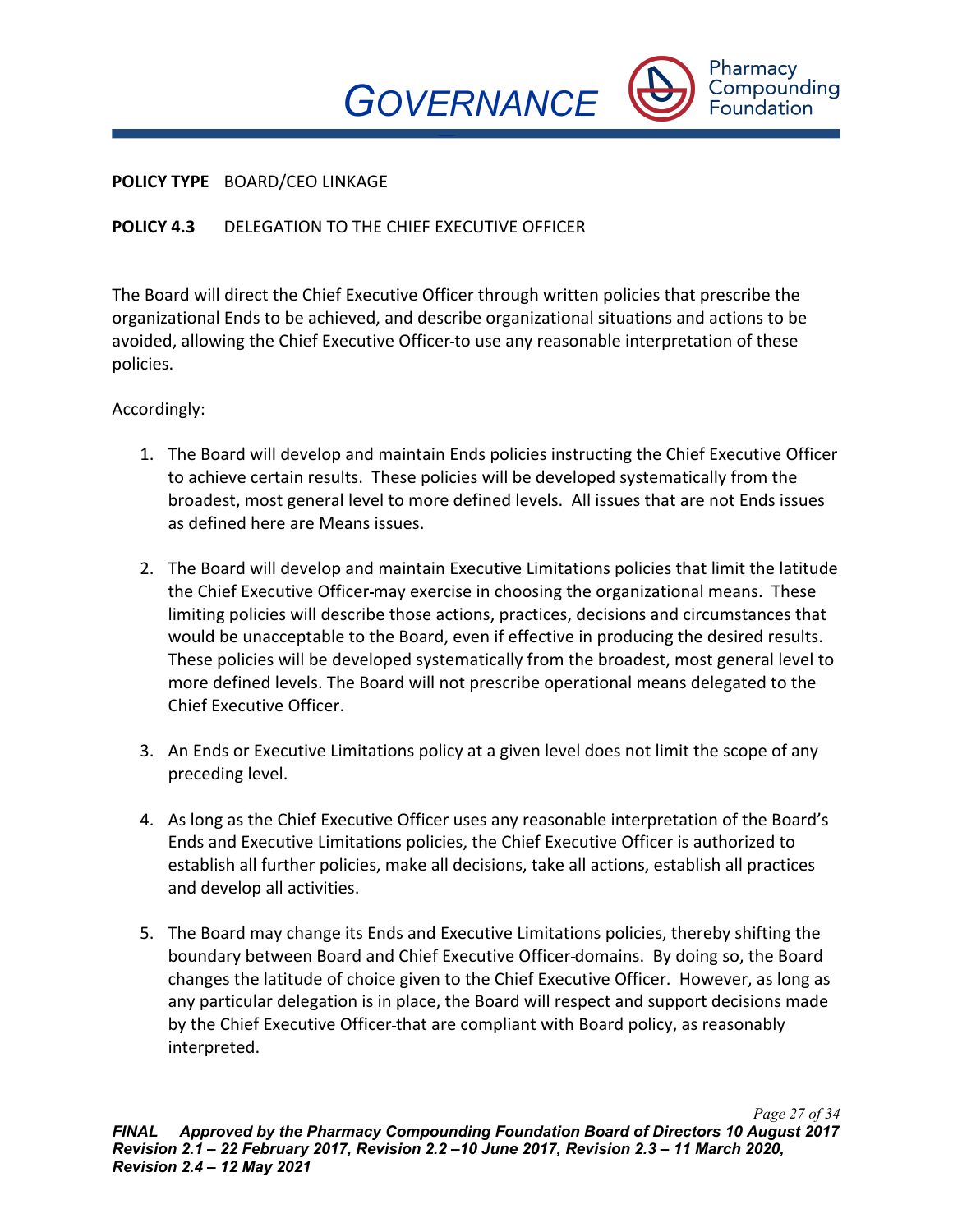*POLICIES*

Pharmacy Compounding **Foundation** 

#### **POLICY TYPE** FUND MANAGEMENT

# **POLICY 5.0** CONTRIBUTION AND DONATIONS

The Pharmacy Compounding Foundation may institute programs to solicit contributions and donations from consumers, pharmacists or others interested in supporting the organization's Ends. While those donations are traditionally in the form of cash through checks, credit or debit cards, occasionally the Foundation may be given non-cash assets including stocks, bonds, annuities, real estate, art, or other goods. The management of non-cash assets represents additional costs to the Foundation and therefore their acceptance and/or liquidation are a critical component of the organization's giving policies.

The Pharmacy Compounding Foundation Board may:

- 1. Institute a policy that permits the liquidation of any non-cash asset donation within a specified period of time without requiring the permission of the contributor or donor.
- 2. Decline or refuse to accept any contribution, either cash or non-cash.
- 3. Return any contribution or donation, either cash or non-cash asset, to a contributor or donor at any time less any investment costs or expenses incurred in transferring the asset. The Pharmacy Compounding Foundation is not obligated to provide any additional funds (e.g., interest, dividends, value increase) over or above the original amount contributed or donated.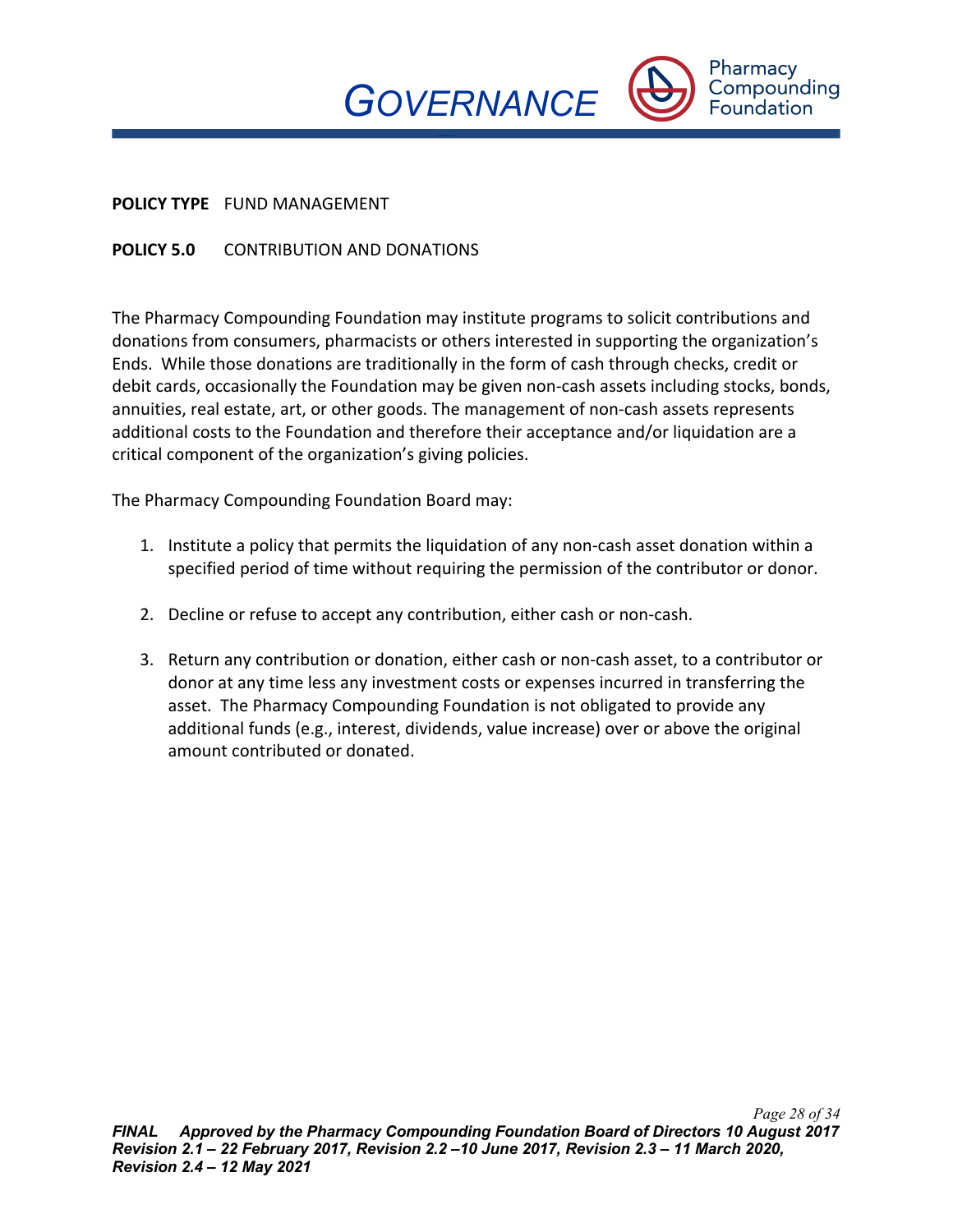

**POLICY TYPE** POLICY REVIEW

**POLICY 6.0** GOVERNING POLICY REVIEW

These Pharmacy Compounding Foundation Governance Policies will be reviewed at least every twelve (12) months by a committee appointed by the President and reported to the Board.

*POLICIES*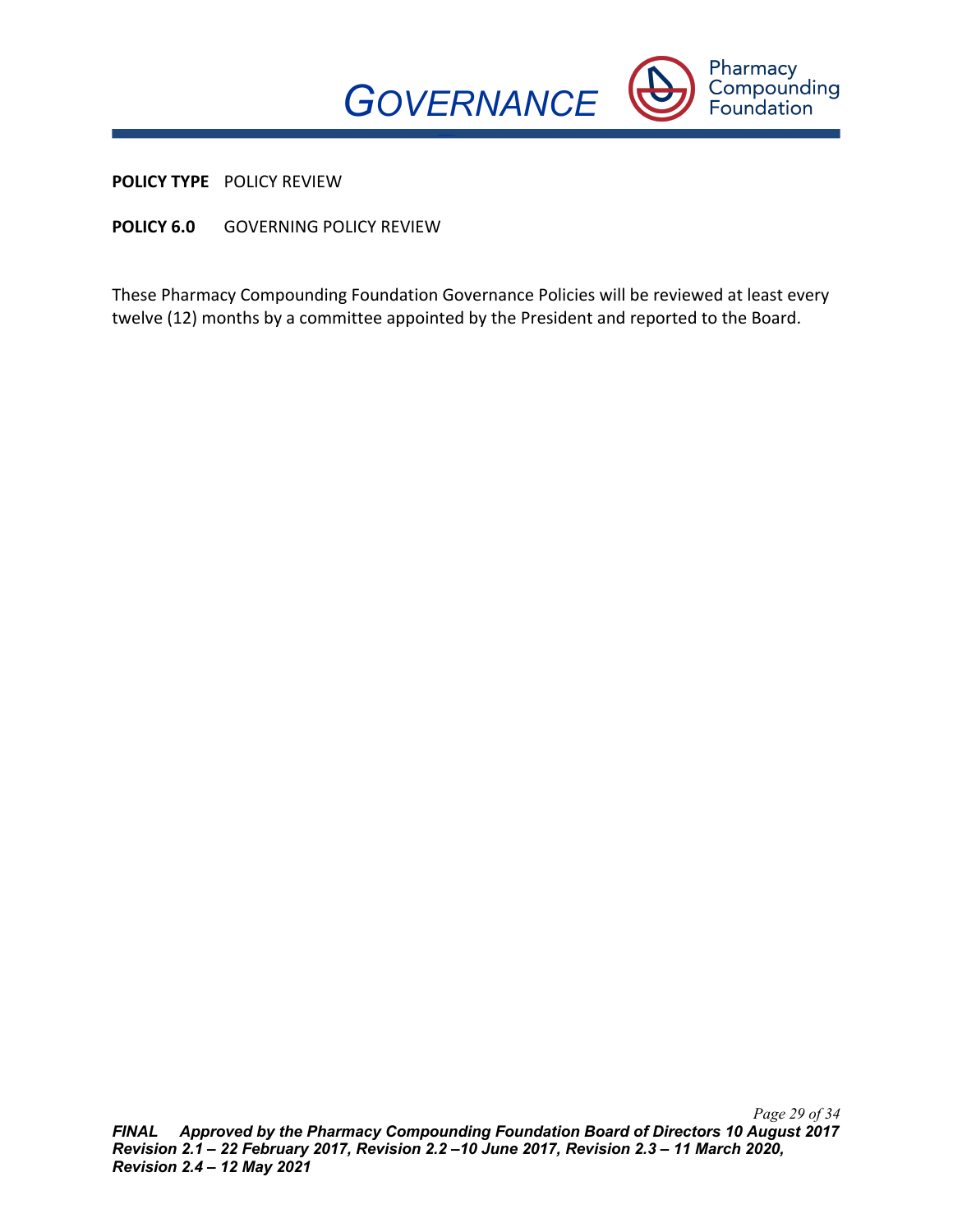*POLICIES* **POLICY TYPE** BOARD MEMBER RESPONSIBILITIES

# **POLICY 7.0** CONFLICT OF INTEREST

If at any time a matter comes before the PCF Board of Directors in which a Director, the Chief Executive Officer, or a member of their families has either a direct or indirect financial interest, or would derive personal financial gain either directly or indirectly from favorable action on said matter, said person(s) shall make known his/her conflict or possible conflict of interest.

*GOVERNANCE* 

Pharmacy Compounding **Foundation** 

Where a possible conflict of interest exists, the Board can decide whether or not to allow the person(s) involved to be included in in any review, discussion, deliberations, or vote on said matter or to request that the individual excuse himself/herself and refrain from any review, discussion, deliberations, or vote on said matter. The name(s) of said person(s) will be recorded in the minutes as an abstention.

# **POLICY TYPE** BOARD MEMBER RESPONSIBILITIES

# **POLICY 8.0** Anti-Trust Compliance

Certain topics are not proper subjects for discussion and consideration at any Pharmacy Compounding Foundation meeting of board of directors, officers, or committees, whether formal or informal. It is appropriate to discuss common problems and areas of interest; however, it must be kept in mind that the directors, officers, and committee members are competitors and any action taken to eliminate, restrict, or govern competition may violate antitrust laws. If there is any discussion at Pharmacy Compounding Foundation meetings relating to significant factors of competition among the directors, officers, and committee members, an inference may be raised that such a discussion among competitors is for the purpose of agreeing upon a common cause of business conduct. Should directors, officers, or committee members be involved in any violation of federal/state antitrust laws, such violation can result in civil and criminal penalties against individuals or the organization. Accordingly, it is essential that Pharmacy Compounding Foundation meetings shall not become a forum for discussions which might lead to an understanding or agreement, expressed or implied, with respect to any essential element of competition. In particular, discussions regarding fees, conditions, terms, and prices of services; division of markets; and refusal to deal with a particular supplier or class of suppliers shall not be permitted. Agreements, whether formal or informal, among competitors relating to any of these subjects are *per se* violations of the antitrust laws.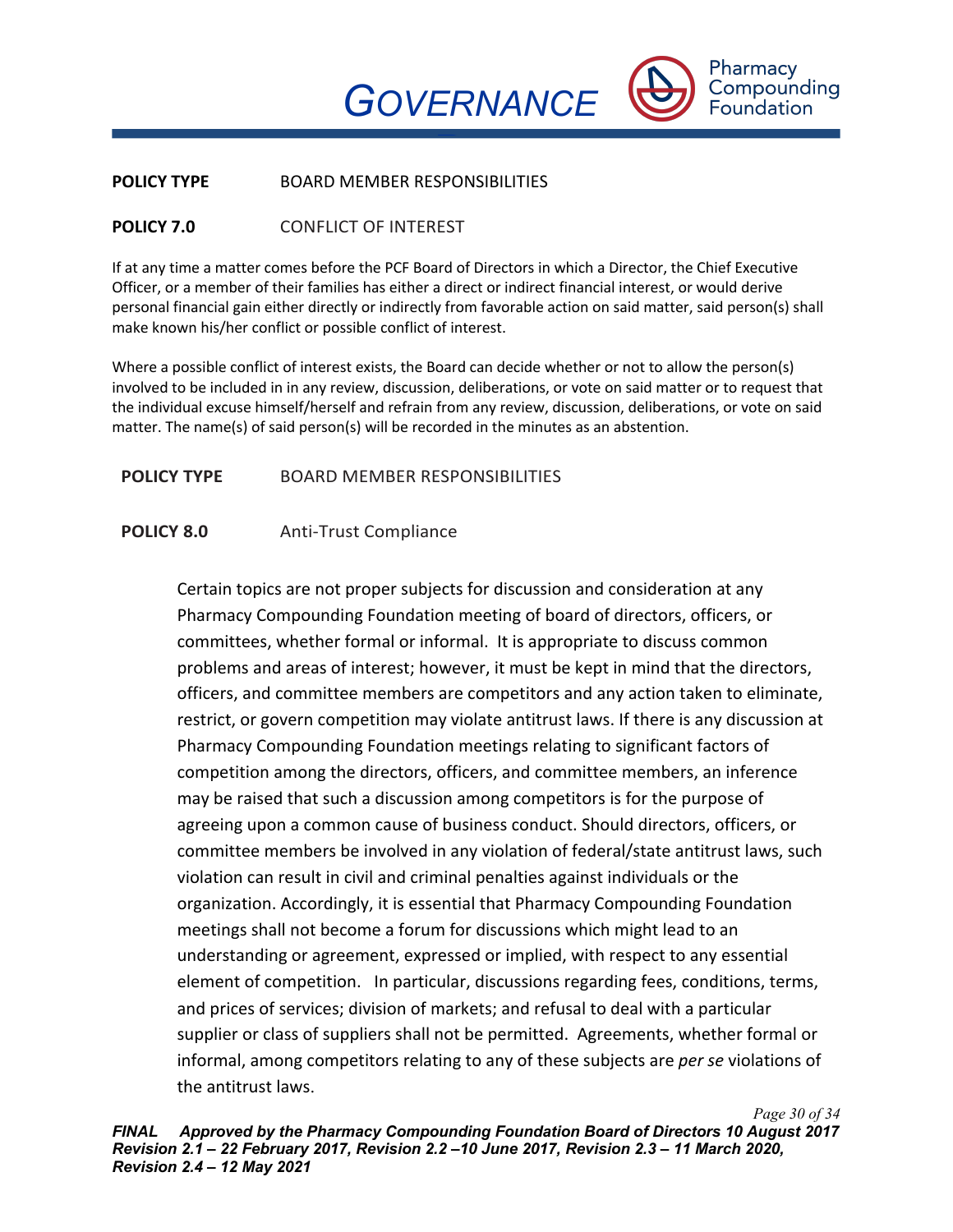Pharmacy Compounding **Foundation** 

*POLICIES* **POLICY TYPE** BOARD MEMBER RESPONSIBILITIES

# **POLICY 9.0** Duty of Commitment

As a member of the Pharmacy Compounding Foundation Board of Directors I understand that I have a legal and ethical responsibility to ensure that the organization does the best work possible in pursuit of its goals. I believe in the mission and vision of the organization, and I will act responsibly and prudently as its steward. My behavior as a board member will be consistent with the mission and vision of the organization.

As part of my responsibilities as a board member I will:

- 1. Interpret the organization's work and values to the profession, act in the best interests in representing the organization, and act as an ambassador.
- 2. Attend at least two-thirds of the board meetings and committees I am on. Additionally, RSVP my attendance for board meetings or board committee meetings at least one day in advance to either the Pharmacy Compounding Foundation Board President or the Pharmacy Compounding Foundation Administrator.
- 3. Make a personal financial contribution each year at a level that is meaningful to me and actively participate in fundraising activities.
- 4. Excuse myself from discussions and votes where I have a conflict of interest.
- 5. Sign and adhere to a confidentiality policy.
- 6. Stay informed about the current activities and issues at Pharmacy Compounding Foundation by asking questions and requesting information.
- 7. Participate in and take responsibility for making decisions on issues, policies and other board matters.
- 8. Work in good faith with other board members as partners towards achievement of our goals.
- 9. Serve on a minimum of one Board committee.

In turn, the Pharmacy Compounding Foundation will be responsible to me in the following ways:

- 1. I will be sent an agenda and materials at least seven days prior to the board meeting.
- 2. An orientation will be provided for me so that I can witness and participate, as appropriate, in my service as a board member and I will be offered opportunities for professional development as a board member. I will also be able to discuss with the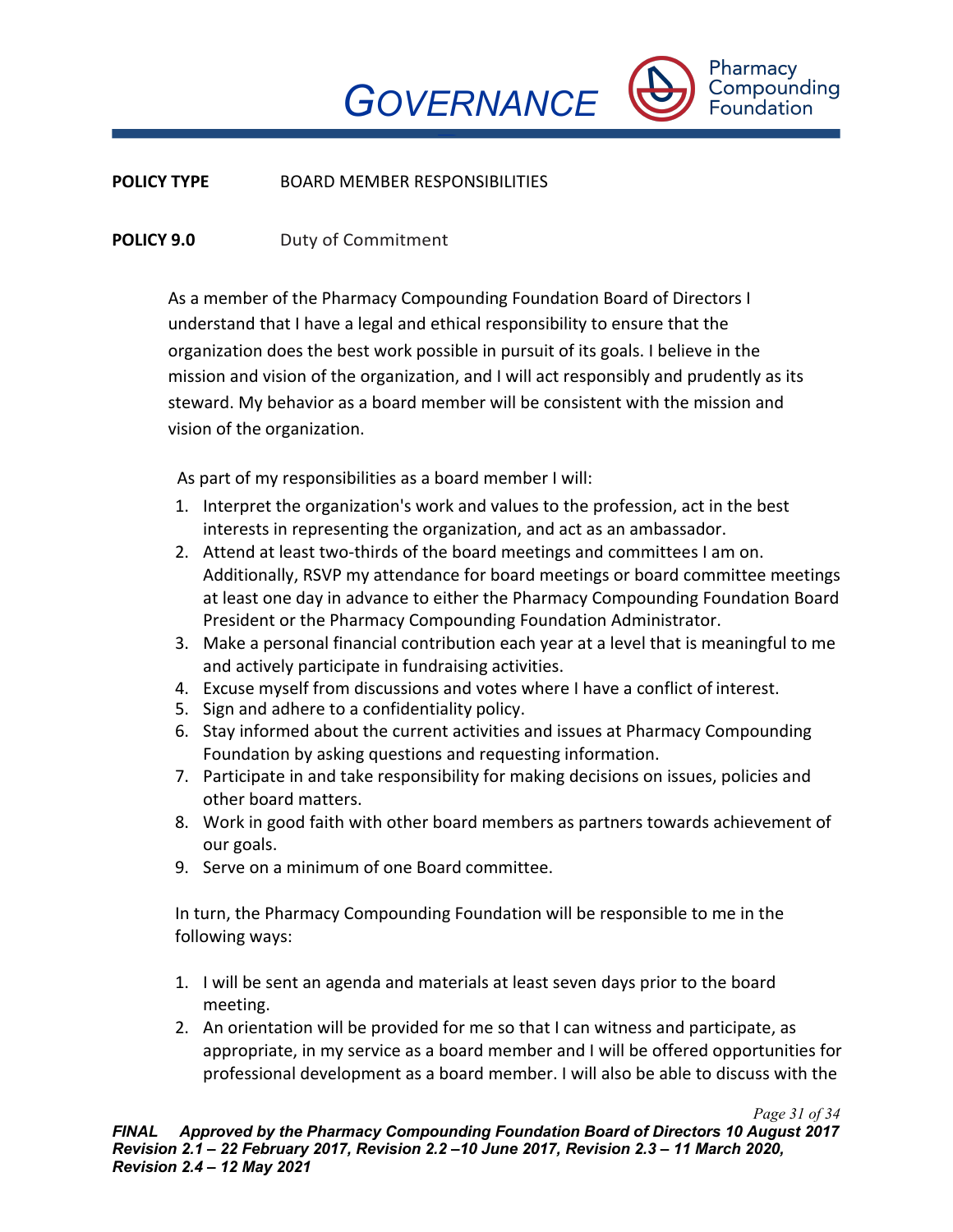

*POLICIES* board president and Chief Executive Officer the internal programs, goals, activities, and status; additionally, I can request such opportunities.

- 3. The organization will help me perform my duties by keeping me informed about issues addressing financial, economic and other challenges for the Pharmacy Compounding Foundation.
- 4. Board members and staff will respond in a straightforward fashion to questions that I feel are necessary to carry out my fiscal, legal and moral responsibilities to this organization. Board members and staff will work in good faith with me towards achievement of our goals.

If the organization does not fulfill its commitments to me, I can call on the Board President and Executive Director to discuss the organization's responsibilities with me.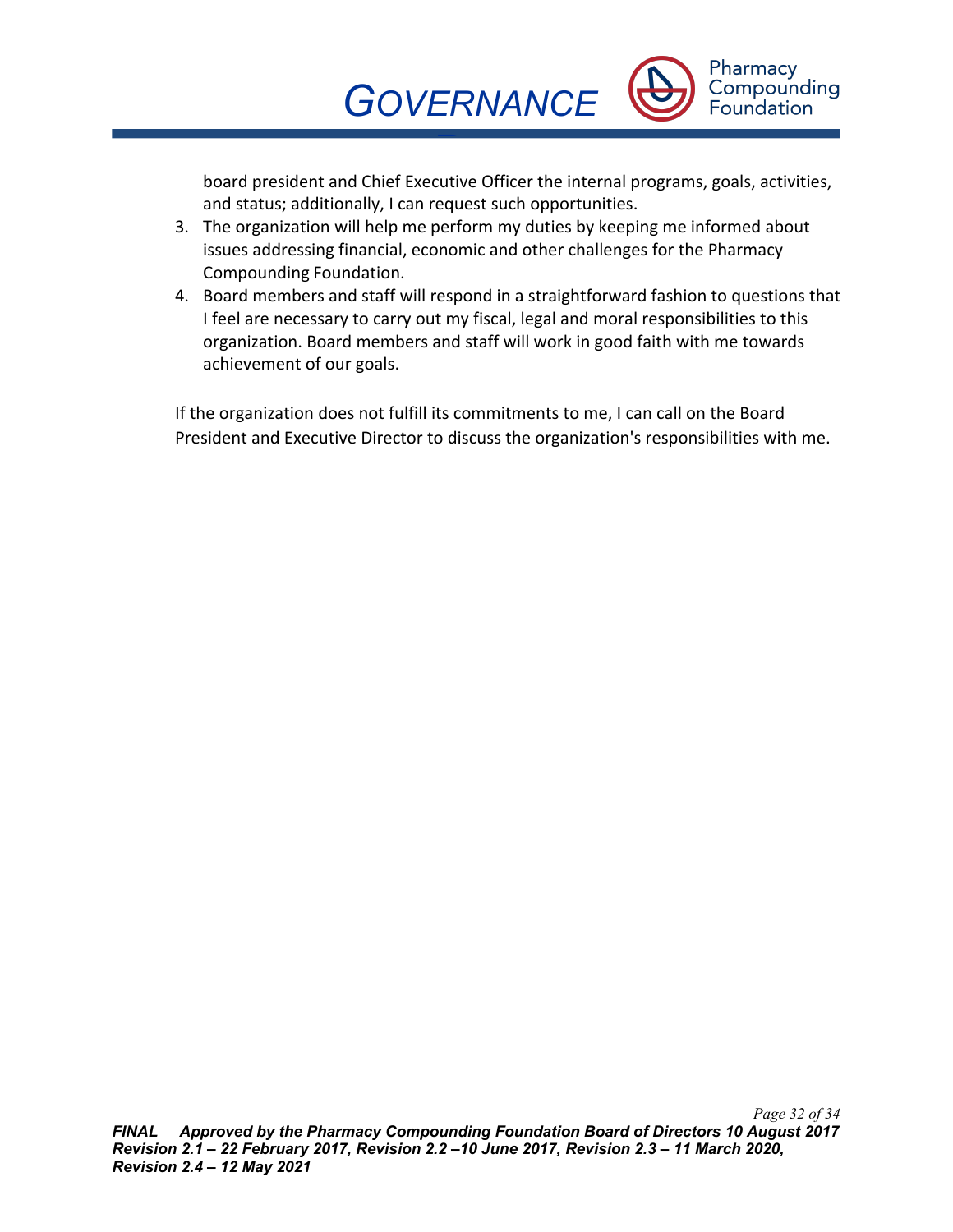Pharmacy Compounding **Foundation** 

*POLICIES* **POLICY TYPE** BOARD MEMBER RESPONSIBILITIES

# **POLICY 10.0** Confidentiality Policy

It is the policy of the Pharmacy Compounding Foundation ("PCF") that its board members shall not disclose confidential information belonging to or obtained through their affiliation with PCF to any person, including their relatives, friends, and business and professional associates, unless authorized by PCF. This policy is not intended to prevent disclosure where required by law.

Confidentiality is ensuring that personal, private, sensitive, and privileged information is accessible only to those authorized to access it. By necessity, confidential information is disclosed during execution of board members' duties. Some confidential information is necessary to execute such duties; other information may be shared within the development of a trusting relationship. Unauthorized disclosure of confidential information may impair PCF's ability to carry out its work and further its interests; may result in legal, financial, reputational, competitive, or other harm to PCF and/or its board members; and may damage board members' relationships with PCF and/or other board members.

Board members shall maintain confidential information, whether oral, written, or electronic, in strictest confidence and its use shall be for the sole and exclusive benefit of PCF. Board members shall make every reasonable effort to restrict access to confidential information and shall use care to avoid its unauthorized or inadvertent disclosure. Examples of inadvertent disclosure include leaving confidential information contained in documents or on computer screens in plain view, or discussing confidential information in settings where that information may be overheard by individuals who are not authorized to hear it. Board members shall demonstrate professionalism and good judgment with respect to confidential information. Board members are responsible for compliance with all Federal and state laws pertaining to confidentiality. Disclosure of confidential information could result in legal liability. Unauthorized disclosure of confidential information may result in PCF's refusal to defend, indemnify, insure, or otherwise support a board member in the event of legal action.

At the end of a board member's term, he or she shall destroy all documents and materials containing confidential information. Failure to adhere to this policy may result in discipline, up to and including separation of employment or affiliation with PCF. Board members shall maintain confidentiality after their terms end.

Certification: I have read the Pharmacy Compounding Foundation's policy on confidentiality presented above. I agree to abide by the requirements of the policy and inform the Pharmacy Compounding Foundation President, Executive Committee and/or Chief Executive Officer immediately if I believe any violation (unintentional or otherwise) of the policy has occurred. I